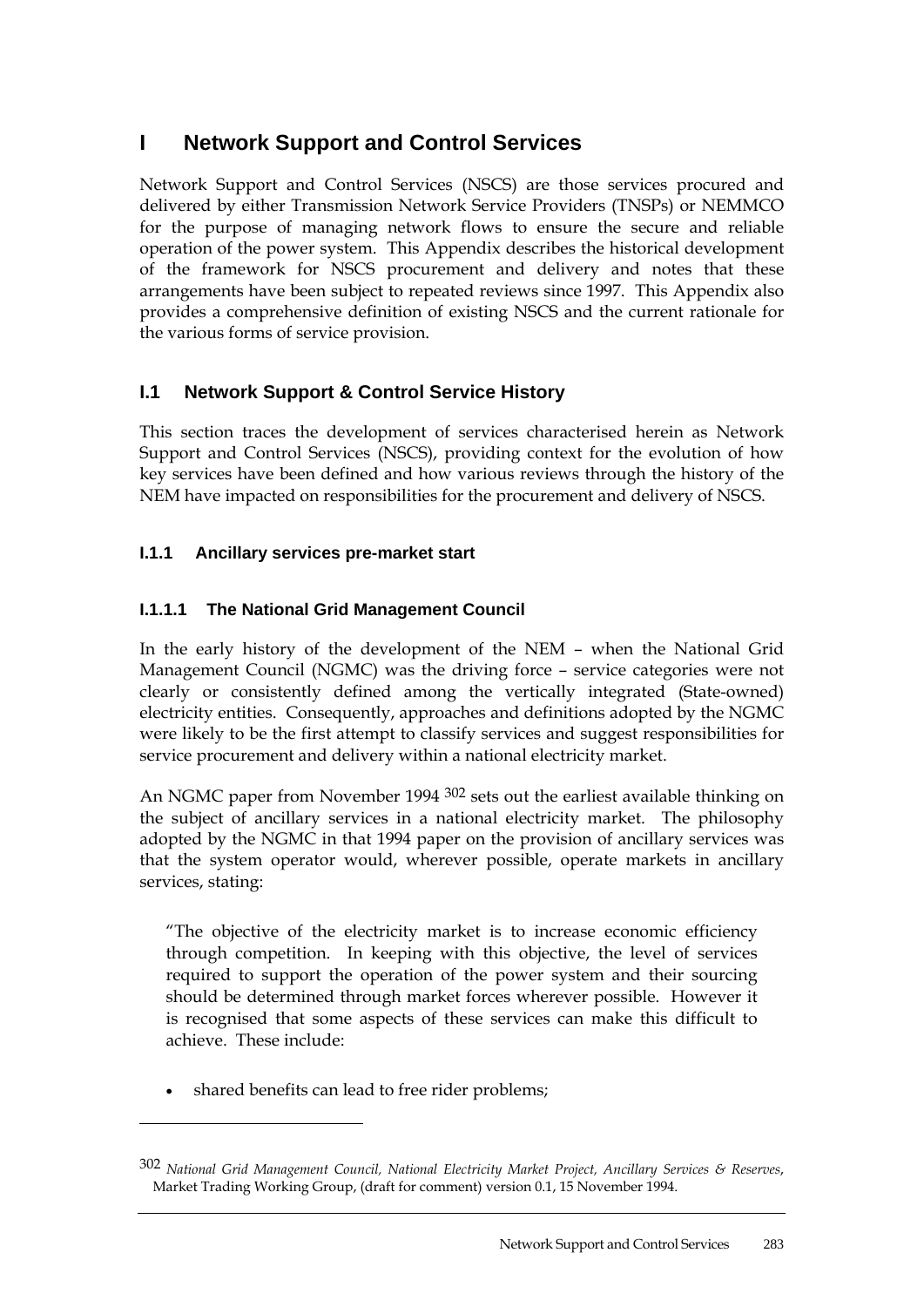- provision of services may be difficult to quantify and monitor;
- the service may be achievable by different mechanisms which are not directly comparable;
- the requirement may be localised, with a local monopoly [in] its provision; and
- fully market based provision of the service may be complex and not cost effective.

As a result, pragmatic and less ideal arrangements may have to be considered in the interim and the level of service may have to be determined centrally rather than via market forces. The cost of each service provided may be determined by market forces or as a result of commercial negotiations between the service providers and the System Operator. In any commercial negotiations, the System Operator will examine the opportunity costs of various alternatives. The costs of providing these services should be shared on an equitable basis between all participants."303

Definitions of service categories inevitably evolved as the structure of a national market and its rules for operation were developed. The NGMC proposed the following as one possible categorisation of ancillary services:

#### System Security

- system security control schemes (e.g. islanding, generator reduction control schemes); and
- black start and restart capability.

#### Frequency Control

- generator governor action;
- automatic generation control (AGC);
- automatic load shedding schemes (underfrequency tripping); and
- demand reduction schemes.

#### Voltage Control

- generator reactive capability; and
- automatic load shedding schemes; and

<sup>303</sup> Ibid., pp.2-3.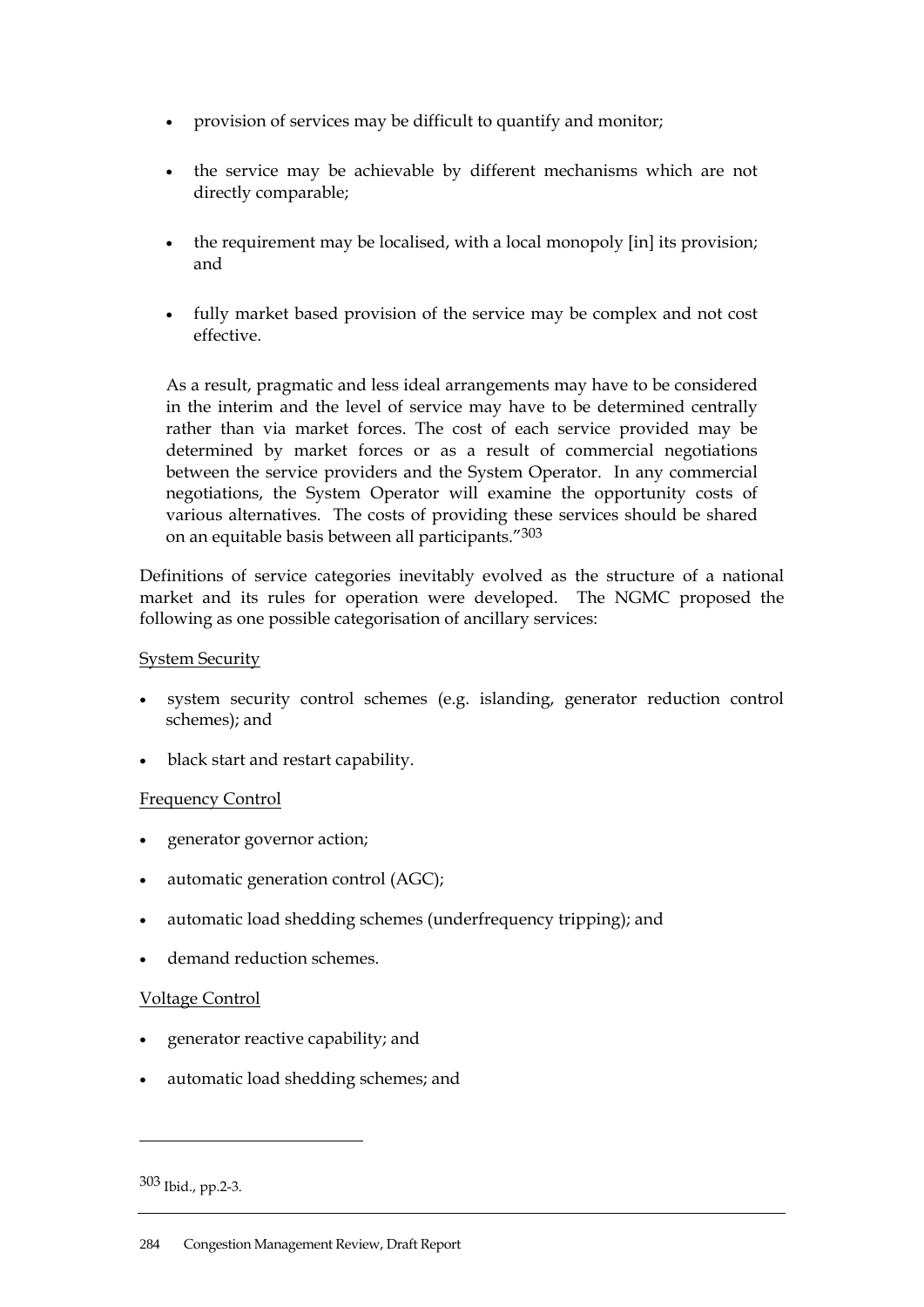• generator network support.304

Although the NGMC work probably set the scene for future development of NSCS, no mechanisms for procurement and delivery were formalised at that stage.

# **I.1.1.2 NEM1 Phase 2, Ancillary Services Project**

Following the initial efforts of the NGMC, the next significant step in the development and consolidation of ancillary services after the early draft stages of the NGMC Code of Conduct, was in a 1997 report for the NEM1 Phase 2, Ancillary Services Project.*305* This report established arrangements for the procurement of ancillary services prior to market start, the intention being for VPX and TransGrid to enter into ancillary service contracts that would be novated to NEMMCO on the commencement of the NEM. An extract from the report outlining the definition of services and project objective is repeated in Box 1.

#### **Box 1: Extract from Ancillary Services Project Working Group report: definition of services and project objective**

Definition of Ancillary Services in the context of NEM1 Phase 2

*"Ancillary Services are those services performed by generation, transmission and control equipment which are necessary to support the transmission of electric power from producer to purchaser given the responsibilities of the operating authorities to maintain safe, secure and reliable operation of the interconnected power system.* 

*The services include both mandatory services and services subject to competition."* 

Project Objective

The objective of the NEM1 Ancillary Services project is:

*"To achieve a consistent set of arrangements for the procurement of and payment for the required Ancillary Services in line with the above definition which (in priority order):* 

- *1. will be practical to implement by July 199;*
- *2. do not require significant investment in new monitoring hardware and/or IT facilities to administer;*
- *3. provide adequate short and long term price signals to users and providers of the services; and*
- *4. are capable of operating until NEMMCO has completed its review of the ancillary services arrangements in accordance with Clause 3.13.1 of the draft National Electricity Code."*

With respect to support and control services, the report established sub-categories of ancillary services as follows:

<sup>304</sup> Op. cit., p.7.

<sup>305</sup> *NEM1 Phase 2 Ancillary Services Project Report, Recommendations for the procurement of ancillary services and for reimbursement by the market*, VPX and TransGrid, May 1997.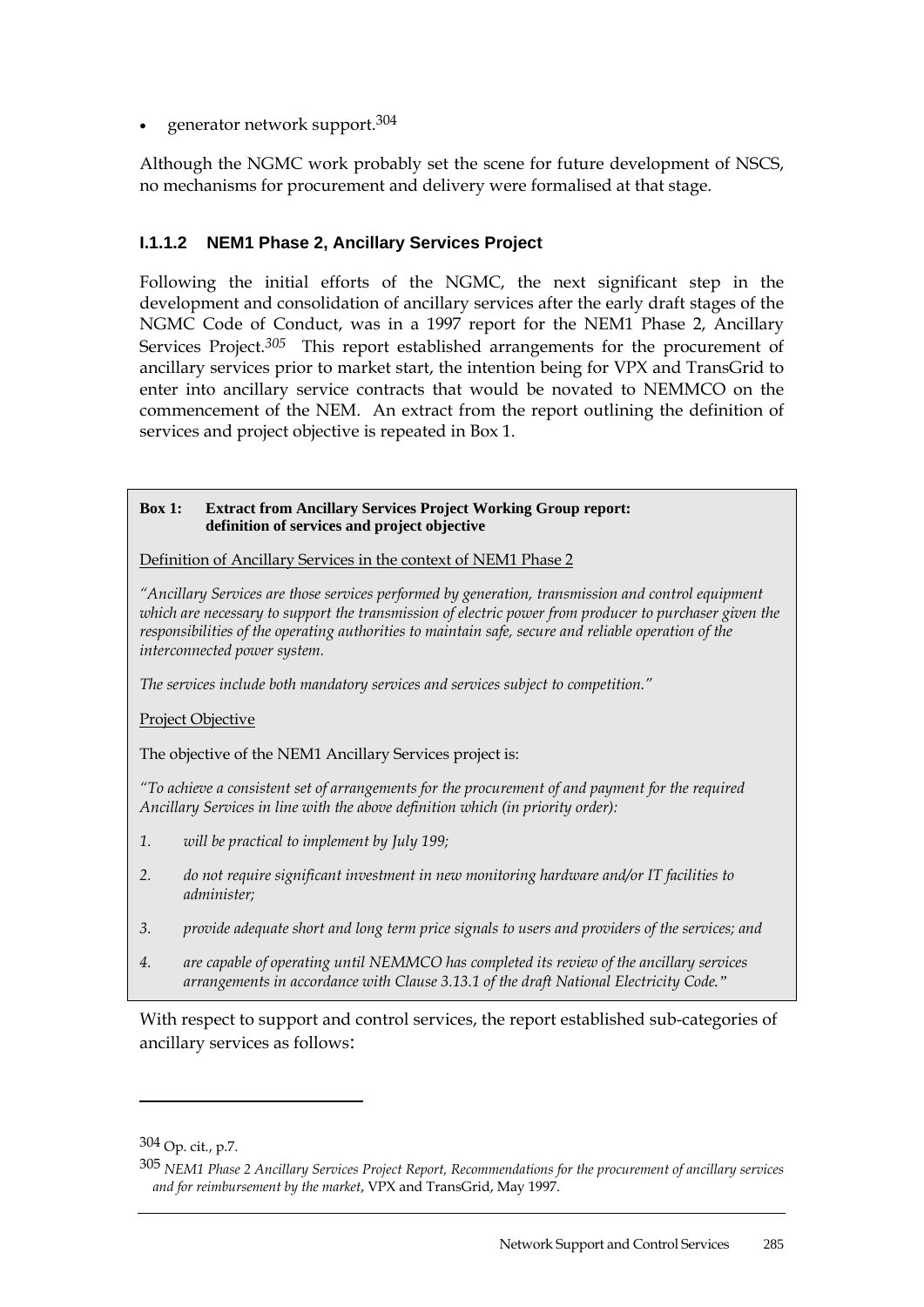#### **Voltage control –** which includes services from:

- Generator unit reactive;
- Transmission plant reactive;
- Other reactive plant (e.g. hydro machines as SynCons, distributors and EHV customers);
- Emergency load shedding schemes; and
- On load tap changers on transformers.

#### **Stability control** – which includes services from:

- Excitation systems;
- Power system stabilisers; and
- Rapid generating unit unloading.

#### **Network loading control –** which includes services from:

- Automatic generation control (AGC);
- Rapid generator unloading; and
- Interruptible load shedding.

The recommendations that emerged from the Ancillary Services Project Working Group report formed the basis of Schedule 9G of the Code.306 Schedule 9G articulated arrangements for procurement and cost recovery of all ancillary services:

- Frequency control,
- Voltage control,
- Stability control,
- Network loading control, and
- System restart.

 $\overline{a}$ 

Schedule 9G was deemed to be a more practical arrangement (than those in Chapter 3 of the Code) for the start of the NEM and remained in place until the completion of the first ancillary services review.

<sup>306</sup> A derogation of clause 3.11 in relation to acquisition, delivery and settlement of ancillary services. Schedule 9G was a Jurisdictional derogation that, in essence, sought to extend VPX / TransGrid premarket arrangements, but also included some specific arrangements for Queensland.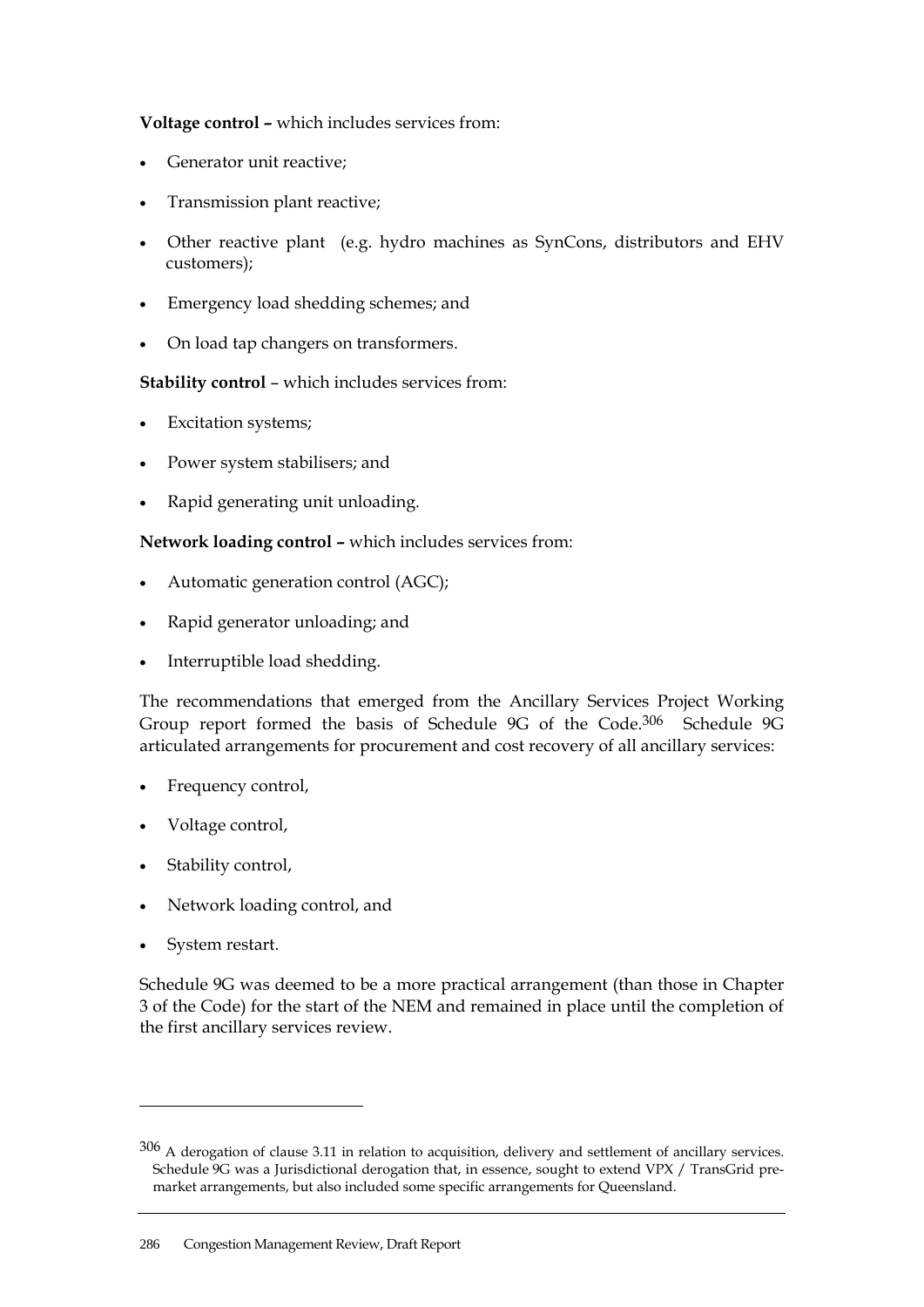## **I.1.2 Evolution of ancillary services post market start**

#### **I.1.2.1 The first ancillary services review**

The (first) ancillary services review was a requirement of the Code as it existed at NEM-start.307 The Code indicated [at clause 3.11.1]:

(c) In conjunction with its obligations under clause  $3.8.9(d)$ , NEMMCO must investigate, consult with Code Participants in accordance with the Code consultation procedures and report to NECA within 2 years of market commencement on the possible development of market-based arrangements for the provision of ancillary services, including a short term market in which Market Participants which are not parties to ancillary services agreements may submit offers for the provision of regulating capability or contingency capacity reserve.

The review referred to in the above clause was completed in August 1999<sup>308</sup>. As a general comment on the ancillary services arrangements that prevailed in the first two years of the NEM, the report of the review stated:

"None of the parties most involved in the current arrangements finds them satisfactory. Contract negotiations for the initial round were protracted and difficult both for NEMMCO and the parties that responded to NEMMCO's invitation to tender. Generators feel they are unfairly and unreasonably required to provide too many services for free under the mandatory requirements of the Code and connection agreements. Retailers feel they are unfairly and unreasonably required to pay for all services, when they consider that they are not the cause of the requirement (although their customers may be). Many of these real or perceived problems are inherent to the central procurement of ancillary services overlaying a competitive energy market. "309

With respect to recommendations for future arrangements for network control ancillary services (NCAS) – that is, all ancillary services other than frequency control and system restart – the report of the review stated:

"Initial arrangements for voltage control (contingency and continuous) services are proposed as follows:

• NEMMCO would remain responsible for the dispatch of voltage control services and for ensuring that there are sufficient voltage control services from a power system security perspective.

<sup>307</sup> The review clause (with minor modifications regarding timetables) was included in the Code until version 5.6 was replaced by version 5.7 (Gazetted 9/8/01).

<sup>308</sup> *Evaluation of options for an ancillary services market for the Australian electricity industry, A project commissioned by the NEMMCO Ancillary Services Reference Group, Final Report*, Intelligent Energy Systems, August 1999.

<sup>309</sup> Ibid. p.vii.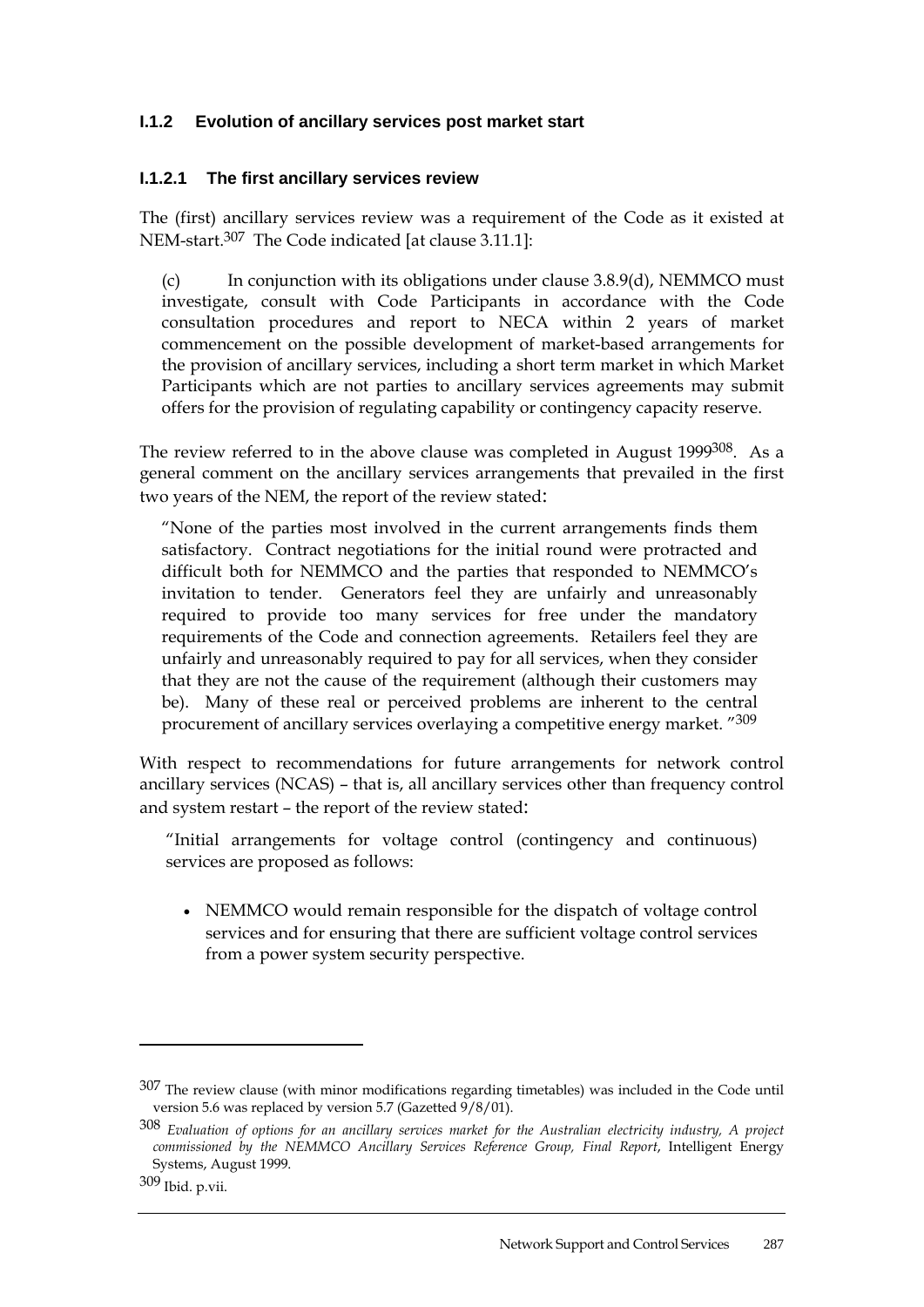- Contracts (for hedging/procurement) would be written between generators and TNSPs / NEMMCO depending on the clarification of responsibilities for reactive reserve.
- For reactive generation that is required due to the connection of a generator and that is consequently specified in a connection agreement, no cost associated with reactive reserve. For reactive above this level, negotiated contracts that specify availability and enablement components. Compensation to be payable if generating plant needs to be backed off to provide the reactive service.
- Although testing of an AC load flow nodal pricing model that would price reactive energy in the context of energy spot trading is proposed, the co-dispatch of generator reactive capability with the energy spot market may not be warranted or feasible in the transitional phase.

Initial arrangements for Stability and Network Offloading [or network loading control] services are proposed as follows:

- Negotiated contracts are recommended as the most appropriate arrangement for procuring stability and network loading services for the foreseeable future.
- The arrangements would require NEMMCO to provide information on potential schemes and the service that they would provide. This would need to be included in the Statement of Opportunities.
- Further consideration of markets in NCAS should be preceded by a review of the basis for and structure of the currently defined generic (security) constraints applied in the SPD."310

The recommendations of this first review were (largely) implemented as proposed.311 Reflecting the final dot point immediately above, Code changes requiring further review of non-market ancillary services (the NCAS review) were made, inserting a requirement in clause 3.1.4 of the Code<sup>312</sup> as follows:

(a1) *NEMMCO* must review, prepare and *publish* a report on:

 $\overline{a}$ 

…

<sup>310</sup> Ibid. p.xiv.

<sup>311</sup> NCAS continued to be procured on the basis of long-term contracts (per Schedule 9G of the Code) until a new NCAS tendering process [supported by new clause 3.11 in Version 5.7 of the Code (Gazetted 9/8/01) was implemented for NCAS contracts commencing 1 July 2002 and SRAS contracts commencing 1 July 2003.

<sup>312</sup> Version 5.7 of the Code (Gazetted 9/8/01).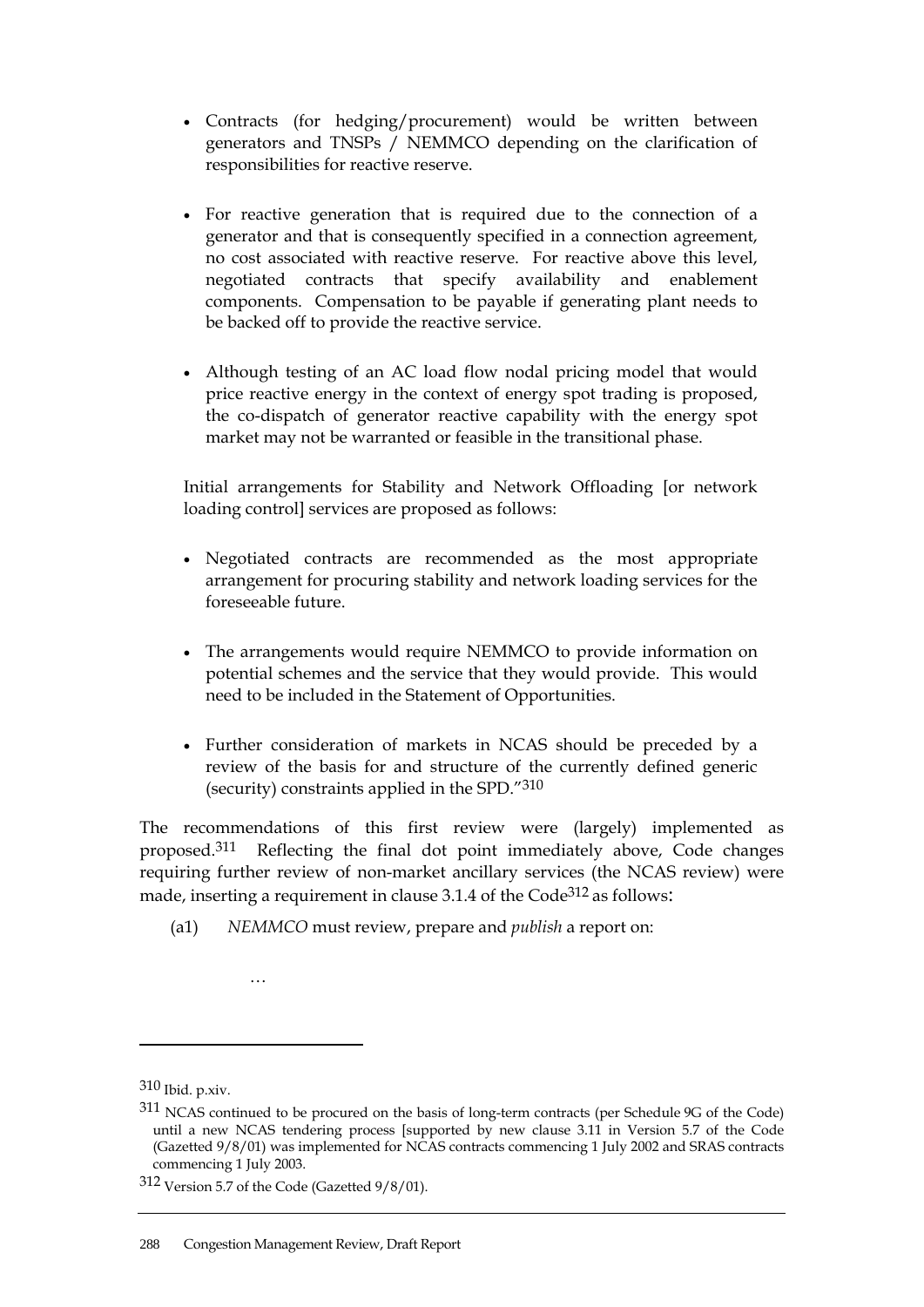(4) the provision of *network control ancillary services* including:

- (i) a review of the responsibilities of *NEMMCO* and *Transmission Network Service Providers* for the provision of *reactive power support*;
- (ii) a review of the formulation of those generic *network constraints* within *central dispatch* that are dependant on the provision of *network control ancillary services*; and
- (iii) a program to assess the potential implementation of market mechanisms for the recruitment and *dispatch* of *NCAS*.
- (a2) In conducting the reviews under clause 3.1.4(a1) …

(2) elements of the reviews set out under clauses  $\dots$  3.1.4(a1)(4)(iii) must take into consideration the results of the [*NECA* report that analyses the outcome of trade in *market ancillary services* through the *spot market*.]

The ACCC's authorisation of the Code changes incorporating the NCAS review indicated:

" … the Commission notes a number of reviews may impact upon the future provision of NCAS, including:

- the review of the integration of network services and energy markets [aka] NECA's review of the integration of energy markets and network services (RIEMNS)]313;
- the market and system operator review [aka the Market and System Operator Review Committee (MSORC) process]314;
- the Code change process arising from the network pricing review [aka] NECA's transmission and distribution pricing review]; and
- the review of the treatment of constraints in the market.

… in relation to NCAS the ancillary services review will need to encompass the outcomes of the other reviews listed above, and in particular the outcomes of the MSORC.

<sup>313</sup> See Section I.1.2.2.

<sup>314</sup> See Section I.1.2.3.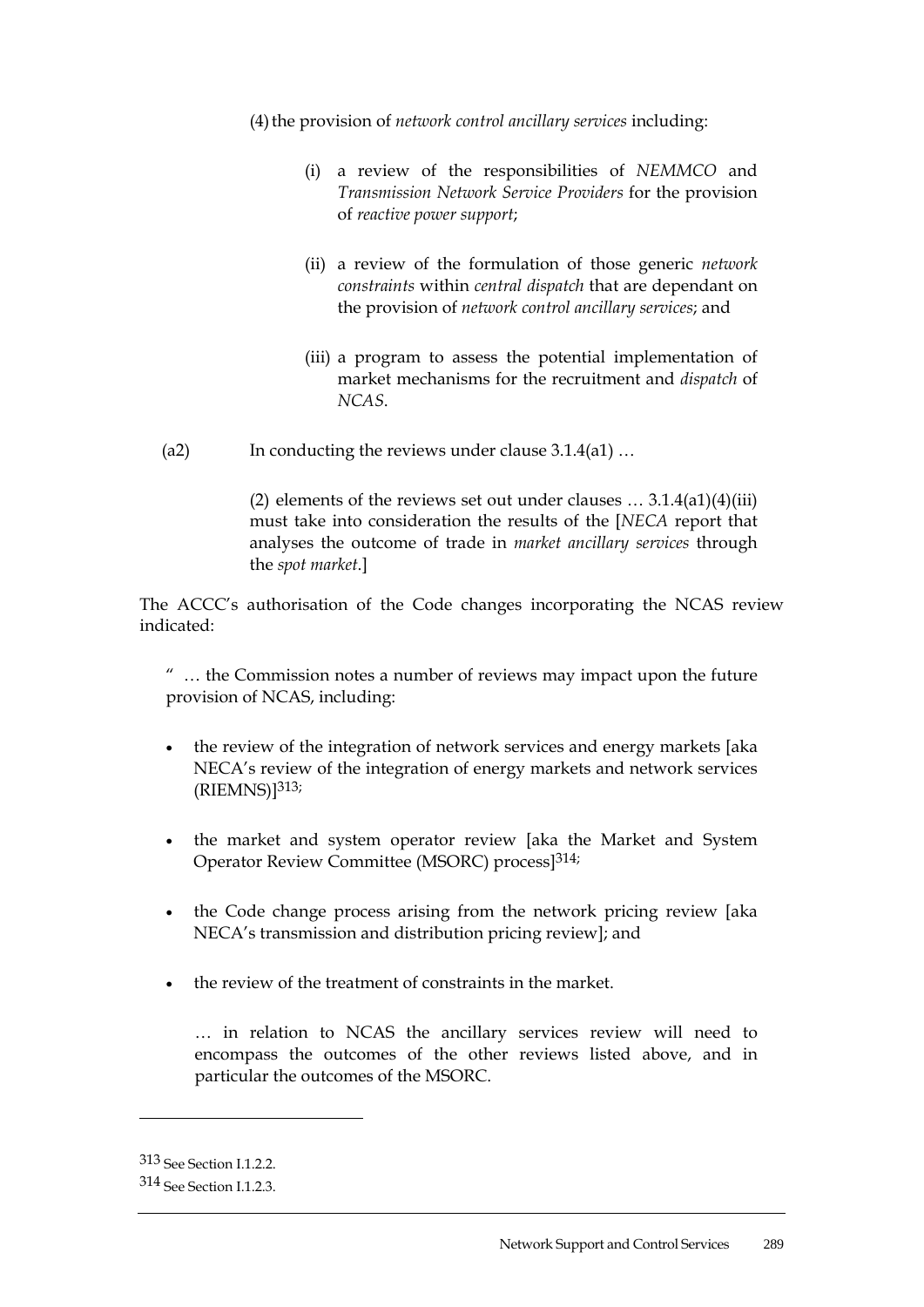The MSORC is considering the most appropriate allocation of roles between NEMMCO, as the system operator, and TNSPs as service providers. The outcome of this review will determine which agency should be responsible for procuring NCAS, dispatching NCAS, recovering the costs of NCAS and determining the most appropriate methodology for recovering the costs.

… in terms of timing, any review considering possible market arrangements of future development for NCAS will have to commence after the outcomes of other relevant reviews are known."

The RIEMNS and MSORC process are discussed further in following sections.

The reference to "the review of the treatment of constraints in the market" was likely to be a reference to either or both of: the NEMMCO review on formulation of intraregional constraints;<sup>315</sup> or the IES review on optimising combined secure and economic dispatch, conducted on behalf of the Reliability Panel.<sup>316</sup> Each of these reviews was scheduled for around that time. The outcomes of neither review had any apparent impact on fulfilment of TNSP / NEMMCO responsibilities for NSCS.

The requirement to conduct an NCAS review per Clause 3.1.4(a1)(4) remains in the current version of the National Electricity Rules although the review referred to has yet to commence for the following reasons:

- the review of network control ancillary services alluded to in clause  $3.1.4(a1)(4)$ had to take account of the NECA report alluded to in clause  $3.1.4(a2)(2)$  – a final version of this NECA report was not released prior to NECA being disbanded;<sup>317</sup> and
- given the possibility of NEMMCO's NCAS review overlapping with the considerations of the Commission's congestion management review (CMR), NEMMCO sought and received the Commission's agreement to delay the commencement of the NCAS review until such time as the CMR is able to provide some guidance as to appropriate direction.

### **I.1.2.2 The RIEMNS process**

 $\overline{a}$ 

The review of the integration of energy markets and network services (RIEMNS) resulted in a report<sup>318</sup> that did not impact in any substantial way on the

<sup>315</sup> See NEMMCO (Network Constraints Reference Group), *Formulation of intra-regional constraints, Issues and options paper*, Version No. 2 (January 2002) available at:

http://www.ksg.harvard.edu/hepg/Papers/Nemmco%201-02%20trans%20price%20148-0061.pdf.

<sup>316</sup> Intelligent Energy Systems (IES), *Optimising combined secure and economic dispatch, Report to the Reliability Panel* (February 2003).

<sup>317</sup> This report on frequency control ancillary services has subsequently been made available – see NECA, *Review of market ancillary services*, Final report (June 2004), available at: http://www.nemmco.com.au/ancillary\_services/160-0287.pdf.

<sup>318</sup> NECA, *The scope for integrating the energy markets and network services, Stage 1 final report*, August 2001. No subsequent stages of the RIEMNS process were undertaken.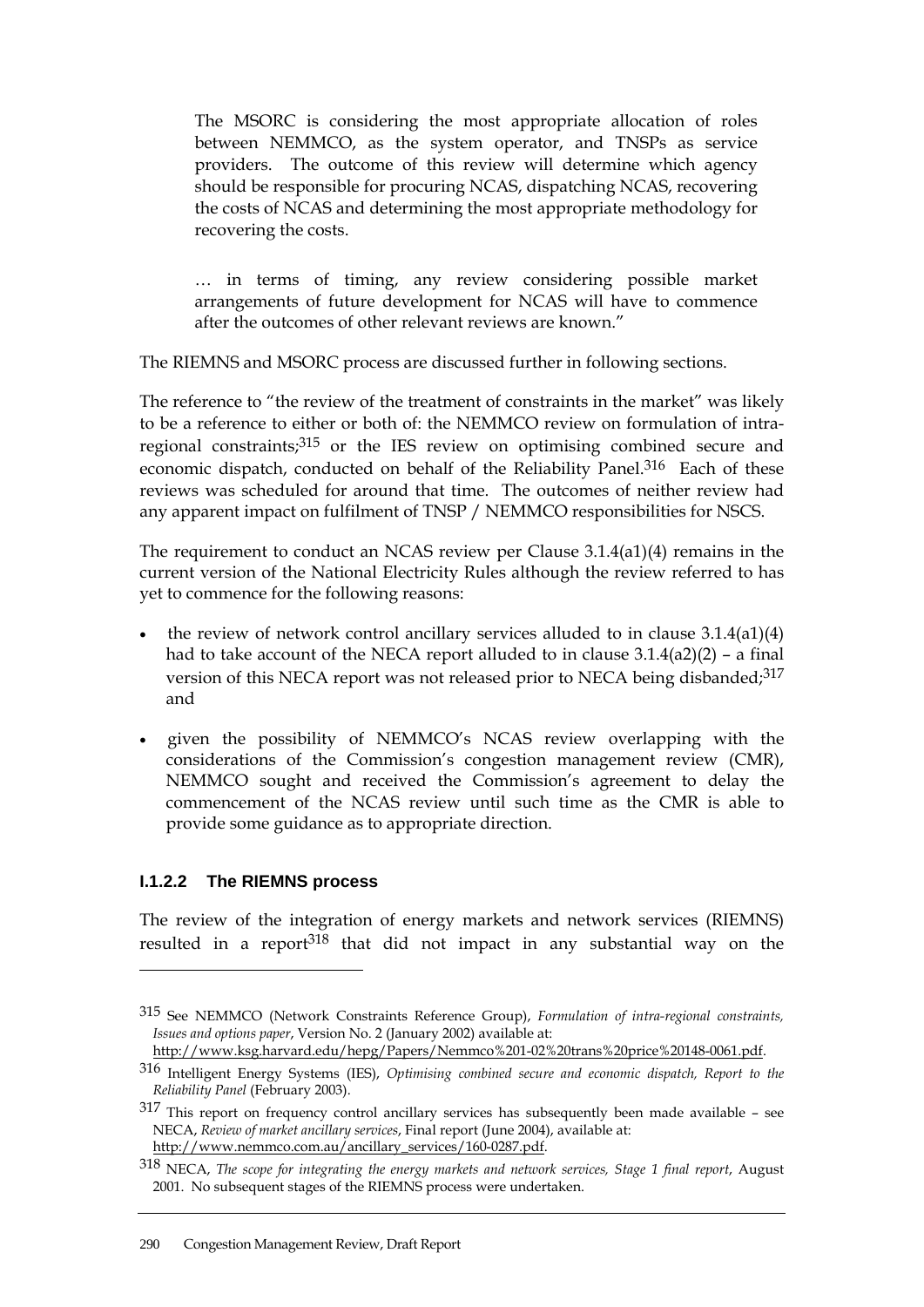development of network support and control services, although RIEMNS did touch on a couple of issues relating to the management of network congestion:

- provision of network outage information to the market by TNSPs; and
- a proposal for NECA to develop a network performance framework.

Code changes requiring TNSPs to provide network outage information were authorised. However, the ACCC considered that NECA's proposed network performance framework duplicated powers already vested in the ACCC.<sup>319</sup> Consequently, the ACCC did not authorise NECA's proposed Rule changes on the development of a network performance framework.

# **I.1.2.3 The MSORC process**

 $\overline{a}$ 

The report of the Market and System Operation Review Committee (MSORC) was expected to be a key element of the evolution of responsibilities for ancillary services. The NEM Governance and Liability Steering Committee, comprising the NEM jurisdictions and the Commonwealth, established MSORC in late-1999 / early-2000 to assist the Steering Committee to, *inter alia*:

"address governance issues, including … the allocation of responsibilities for MSO System Security and System Operation functions between NEMMCO and the TNSPs "320

With respect to allocation of responsibilities for network control, the members of MSORC were unable to reach agreement, with the report noting:

"Although it is not a core issue for the MSORC review, the MSORC has given some consideration to the allocation of responsibilities between NEMMCO and the TNSPs regarding the procurement, scheduling, dispatch and funding of NCAS in the NEM.

The MSORC finally resolved to put this issue to one side because a final decision on it would not change any other MSORC recommendations. The MSORC notes that current code change proposals before the ACCC call for NEMMCO to undertake a further review of this issue during 2001. It is suggested however that before NEMMCO can reasonably be expected to find a satisfactory resolution to this issue, it will need some policy decisions in the form of much clearer regulatory principles and guidelines from the

<sup>319</sup> See ACCC, *Determination: Stage 1 of integrating the energy market and network services* (October 2002), available at:

http://www.accc.gov.au/content/trimFile.phtml?trimFileName=D03+15425.pdf&trimFileTitle= D03+15425.pdf&trimFileFromVersionId=756520.

The recently commenced reporting of total constraint cost measures by the AER is a second generation manifestation of the "powers already vested in the ACCC".

<sup>320</sup> From the MSORC terms of reference, *System Security & System Operation Review Report 1 (Final Draft) System Operator Functions & Responsibilities*, December 2000, Appendix 1.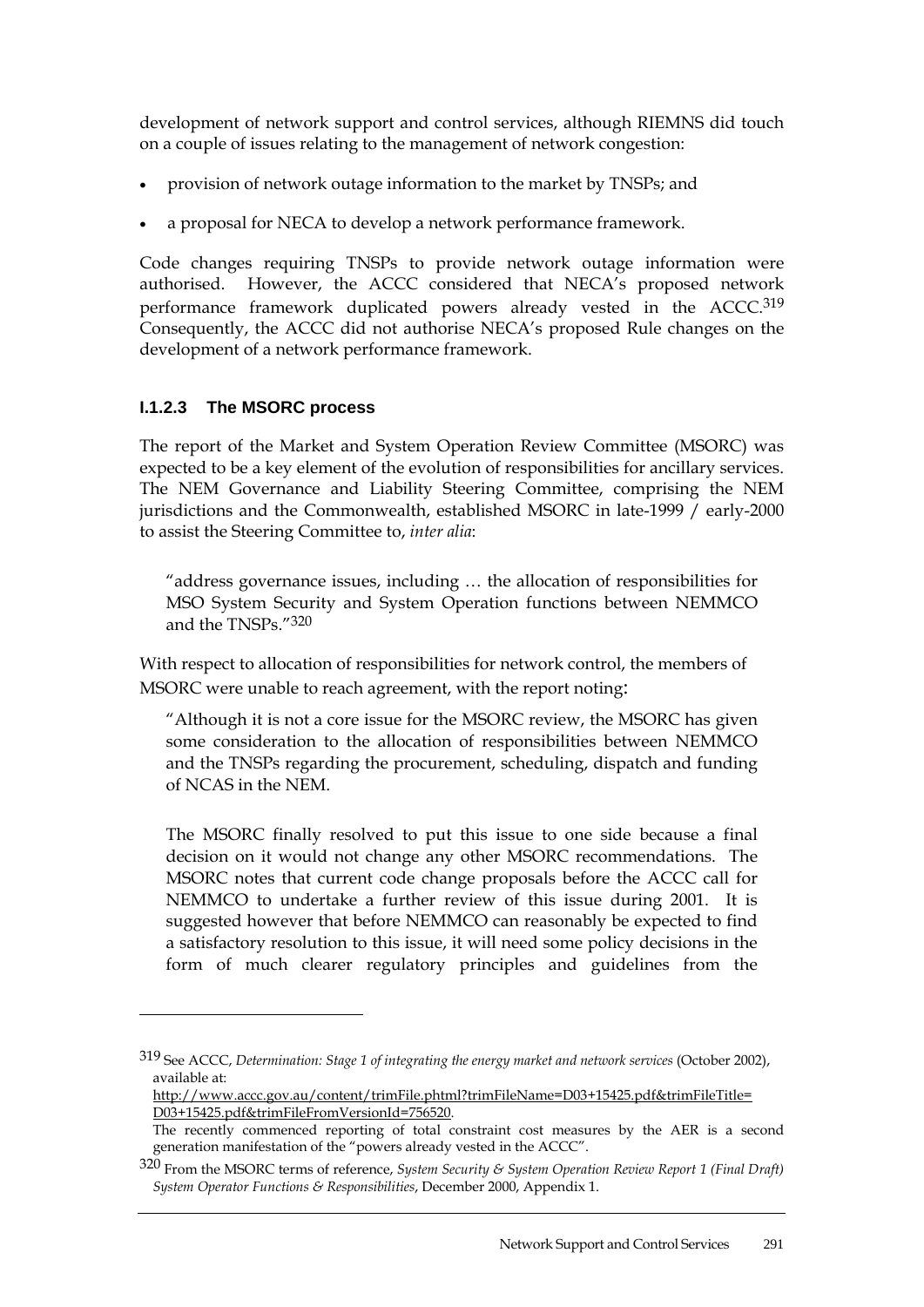jurisdictions and/or the ACCC concerning the future scope of TNSPs' regulated network services."321

The recommendations of the MSORC report were never implemented.

### **I.1.2.4 NECA report on generator rebidding**

The next change in the network control ancillary services environment came with a requirement for NEMMCO to use NCAS to increase in benefits of trade from the spot market. The requirement arose in the context of Code changes designed to address concerns regarding generator rebidding behaviour.

NECA's inquiry into rebidding resulted in a 2001 report<sup>322</sup> that included some proposals for tackling short-term price spikes and to remove opportunities for generators to exploit inefficiencies arising from: transfer limits across interconnectors; short-term loading constraints; dispatch processes; and network services. With respect to these inefficiencies the report indicated:

" Our evidence to the South Australian electricity taskforce<sup>323</sup> drew attention to four specific examples of these sorts of inefficiencies and to the need to take urgent action to improve the operation of the market in order to remove the opportunities they create for generators to exploit those inefficiencies:

**efficiency of despatch**. The draft report of our review of the scope for integrating the energy market and network services pointed to the tendency for constraint equations to be written relatively to favour local generation. This is the case, for example, in relation to Ladbroke Grove in South Australia and generators in south-east Queensland. This arguably breaches one of the fundamental objectives of the market, set out in the Code, that intrastate trading should not be treated more or less favourably than interstate trading. It can, and does, lead to relatively more expensive plant being despatched even where cheaper electricity would have been available for import across an interconnector. NEMMCO recently established a reference group to address these issues. That group should report urgently. Its focus should be on ensuring the essential integrity of the fundamental anti-discriminatory objective of the Code and the objective of maximising the benefits of trade. To the extent that meeting any second-order technical obligations imposed by the Code conflicts with fulfilling that overriding objective, those technical obligations should be rewritten. A common complaint from participants is the perceived complexity of the constraint equations, in part as a result of inconsistent formulation. Work is required to increase the quality of constraints to enhance the usability of this critical information; and

<sup>321</sup> Ibid, p.11.

<sup>322</sup> NECA, *Generators' bidding and rebidding strategies and their effect on prices*, Report, July 2001.

<sup>323</sup> The SA Government established the South Australian National Electricity Market Taskforce in March 2001 to assess the impact of the National Electricity Market (NEM) on business and domestic customers in South Australia.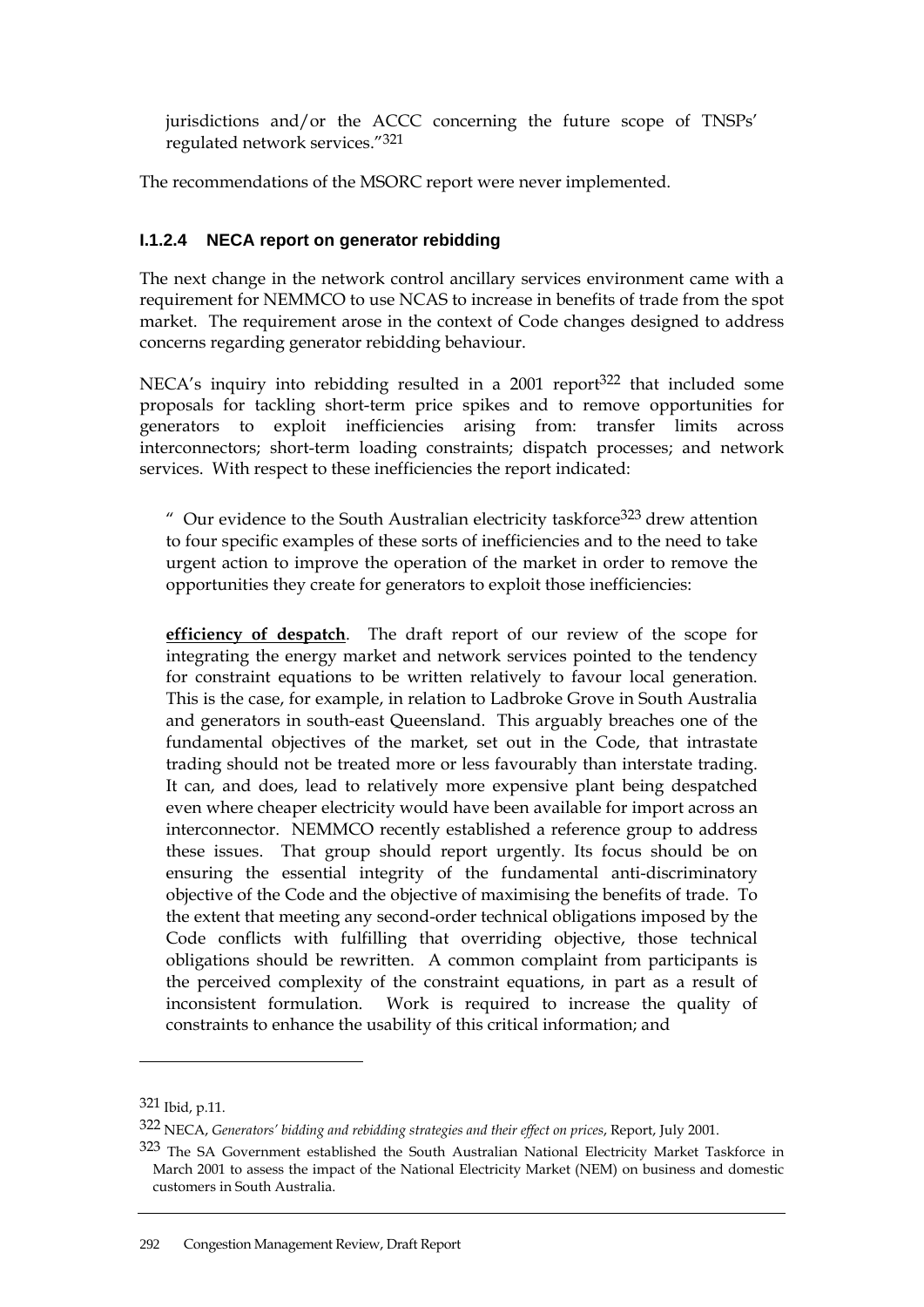**network services**. We believe there is scope within the existing arrangements for NEMMCO to make more use of, for example, load shedding, real and reactive support and scheduling, and unit commitment contracts. Network services, including pre-emptive unit commitment contracts and real-time ancillary services, could be developed to help to cope with the consequences of interconnector constraints.The recently-established gatekeeper project is working towards possible solutions to some of these issues. The extent of NEMMCO's current power to enter into such contracts is, however, uncertain. We therefore recommend a change to the Code to give NEMMCO clearer and wider powers to enter into such contracts.

NEMMCO should take the most urgent possible action to address these inefficiencies. The changes we recommend to the Code will help facilitate that action."324

As a consequence of the NECA report and subsequent application to amend the Code, the ACCC authorised a change to clause 3.11.3(b) of the Code as follows [insertions from version 7.5 underlined]:

*NEMMCO* must develop and *publish* a procedure for determining the quantity of each kind of *non-market ancillary service* required for *NEMMCO*:

- (1) to achieve the *power system security and reliability standards*; and
- (2) where practicable to enhance *network* transfer capability whilst still maintaining a *secure operating state* when, in *NEMMCO's* reasonable opinion, the resultant expected increase in *non-market ancillary service* costs will not exceed the resultant expected increase in benefits of trade from the *spot market*. 325

This revised clause is retained in the current Rules [now renumbered as 3.11.4].

#### **I.1.3 Current Arrangement for the management of interconnector transfer capability**

At present, where interconnector capability is managed, it is done by NEMMCO, but this only applies to two out of five the interconnectors in the NEM — Snowy to New South Wales and Victoria-Snowy. Arguably, these cases represent a "legacy assignment" of responsibilities, dating back to the start of the market in 1998. Transfer capability on the VIC-SA and QNI links is not actively managed by NEMMCO or the respective TNSPs.

<sup>324</sup> NECA, *Generators' bidding and rebidding strategies and their effect on prices*, Report, July 2001.

<sup>325</sup> Clause 3.11.3(b)(2) first appeared in Version 7.6 of the Code (Gazetted 16/1/03) and remains in the current version of the Rules.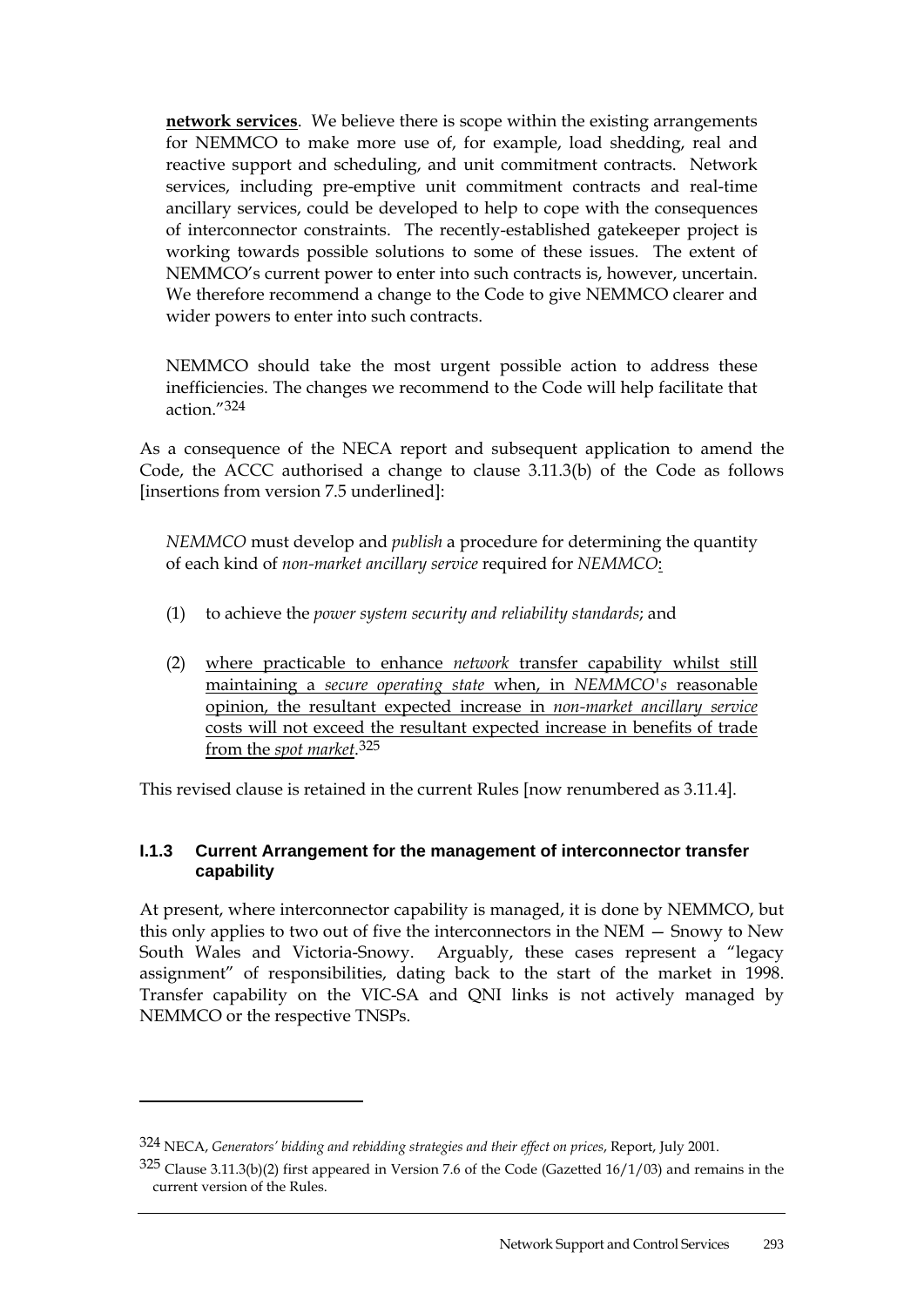However, there are likely to be strong commercial incentives on Basslink's asset owner to effectively manage the transfer capability of the DC link, given it is an MNSP whose income stream depends (in part) on the available capacity of the link.

The procedure governing how NEMMCO manages transfer capability on these interconnectors is described below.

First, NEMMCO manages the transfer capability of two interconnectors — Snowy1 and VIC-Snowy — by sourcing reactive support from Snowy Hydro generators, which operate in Syncronous Condensor (SynCon) mode. When operating in SynCon mode, Snowy Hydro's generators either inject or absorb reactive power (MVArs), which is used by NEMMCO to manage the voltage level drop along the long interconnection between Melbourne and Sydney. Without this SynCon service, the interconnectors' transfer capabilities would be substantially lower unless TransGrid and VenCorp invested substantial capital in the provision of alternative, network based, sources of reactive power and voltage control.

Prior to the start of the NEM, the reactive power support for both of these interconnectors was managed by the State Electricity Commission of Victoria (SECV) via a contract with Snowy Hydro Trading Pty Ltd. The SECV is most likely to have done this as part of its management of Victoria's electricity entitlements under intergovernmental agreements on the Snowy Mountains Hydro Electric Scheme.326 The SECV's creation of the Victorian Power Exchange (VPX), a market and system operations arm, resulted in responsibility for managing the reactive support contracts passing to VPX. At the start of the NEM in December 1998, NEMMCO took over the functions of VPX, and as a consequence responsibility for the interconnector support contracts passed to NEMMCO.<sup>327</sup>

There does not appear to have been any consideration of whether in the long term TNSPs or NEMMCO were the most appropriate party to manage the reactive support contracts, having regard to the incentives on TNSPs versus NEMMCO. The purpose of the report was solely to establish savings and transitional arrangements for Ancillary Services to be managed once the NEM started. These interim arrangements were to be reviewed by NEMMCO within two years of market start (as specified in Clause 3.13.1. of the draft National Electricity Code).<sup>328</sup> The report recommended temporary arrangements, such that NEMMCO would be the counterparty to Ancillary Service contracts entered into by TransGrid/VPX, following the novation of the contracts to NEMMCO on market start. Arguably, the increased power transfer capability through the Snowy region ultimately provides reliability of

<sup>326</sup> *Snowy Mountains Hydro-electric Agreements Act 1958 No.20 (NSW).*

<sup>327</sup> See TransGrid & VPX 1997, "*National Electricity Market (NEM1, Phase 2) — Recommendations for the Procurement of Ancillary Services and for Reimbursement by the Market*", for TransGrid and Victorian Power Exchange, by NEM1 Ancillary Services Project, May 1997, p. ix, "Transition to NEMMCO Management"; Appendix C, Attachment 2, items 6 (Synchronous condensor spinning reserve); Table 4.2.2.2; and Appendix D, Sections 2.2.1 and 2.2.2.

<sup>328</sup> NEMMCO's 1999 Ancillary Services review recommended the establishment of markets for Frequency Control Ancillary Services (FCAS) and a further review of arrangements for Network Control Ancillary Services (NCAS). To date, the basic NCAS arrangements remain unchanged from those established at market start. Two other reviews — RIEMNS and MSORC — each failed to address reforms to NCAS.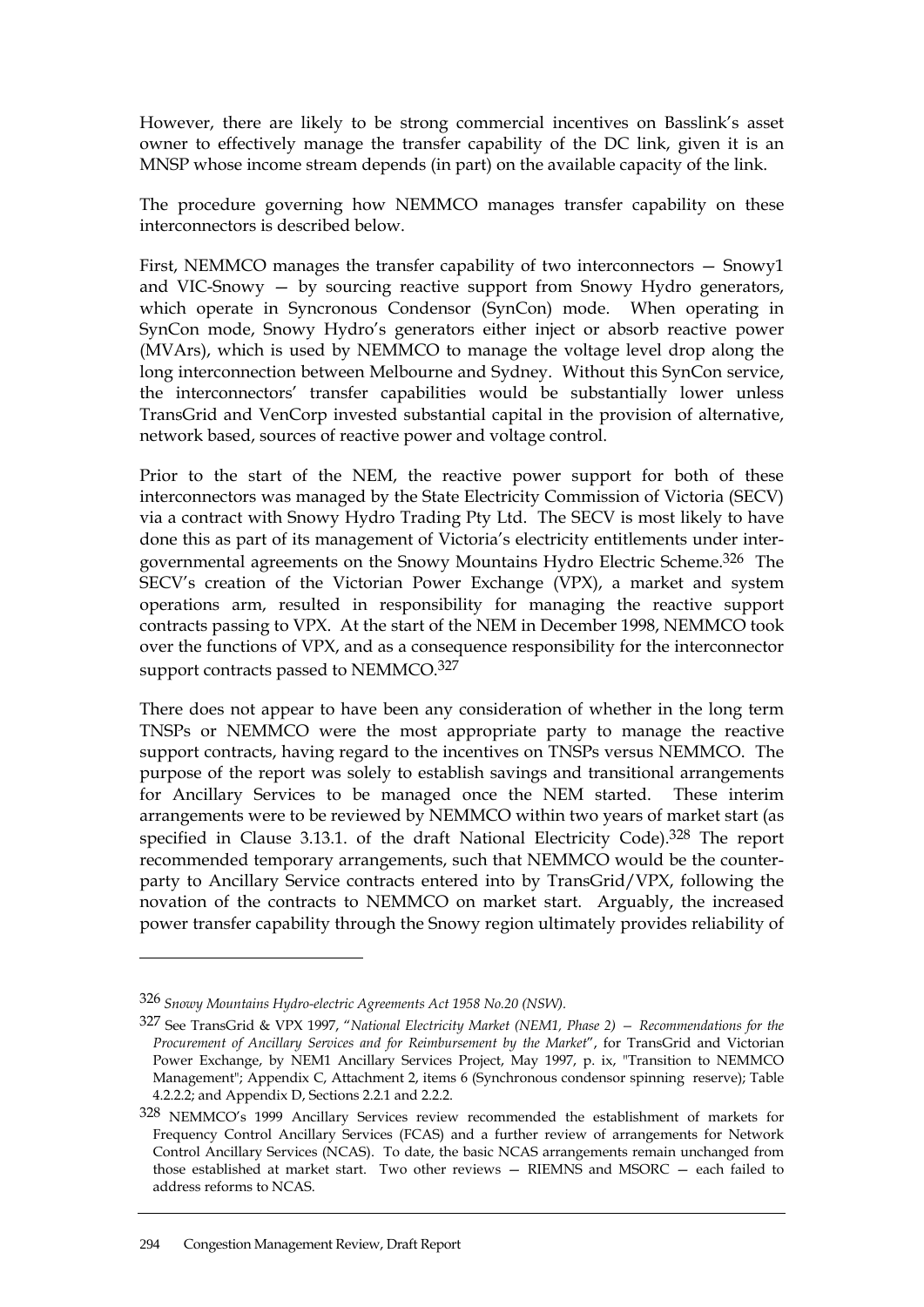supply benefits to customers in the importing region(s), a principle recognised by market designers before market start in 1998.329

Second, NEMMCO procures a network loading control service for imports along the Snowy-VIC directional interconnector, which involves arming a Victorian smelter to trip. This network loading control scheme can raise the maximum secure Snowy-VIC transfer limit by 200MW (currently from 1700MW to 1900MW) and is of most value (and generally only utilised) when there are potential shortfalls in supply in VIC-SA during periods of high demand.330 Like the reactive support service discussed above, prior to the start of the NEM, the SECV and then VPX contracted for this load tripping service, with the responsibility for the contract assigned to NEMMCO at market start, where it has remained.<sup>331</sup> Importantly, this smelter load tripping scheme primarily provides reliability benefits rather than security benefits. To see this, it is worth considering that in the absence of the load tripping scheme, NEMMCO could still operate the network securely at the lower Snowy-VIC transfer limit, but this could result in involuntary load shedding in Victoria and South Australia (with resulting VoLL pricing). The system would still be secure in this case, but at the cost of some lost load in VIC and SA. Arguably, it is customers in Victoria and SA who are the principal beneficiaries of the increased reliability arising from the increase in secure transfer capability of the Snowy-VIC interconnector.332 If this is accepted, it can be argued that the Victorian and South Australian TNSPs should be responsible for procuring the smelter load tripping service, rather than NEMMCO.

# **I.2 Current approach to service delivery**

This section focuses on the current environment, for NSCS outlining:

- The definition of relevant NSCS, the rationale for their procurement and how they work;
- The guidance provided to each of TNSPs and NEMMCO in determining what type and how much NSCS should be procured and delivered; and
- Some stylised examples of NSCS.

<sup>329</sup> This beneficiary pays principle appears to have been recognised both as a general principle (*ibid*, p. 5) and in the way reactive power expenses were to be recovered on a location specific basis *(ibid*, p.13). Specifically, appears that a form of Cost Reflective Network Pricing (CRNP) was used to recover the unbundled costs of providing reactive support  $-$  "MVAr demand charges to distributor based on 10 highest reactive demands at each wholesale metering point" (ibid, Table 4.2.2.2).

<sup>330</sup> Arming the smelters for rapid off-loading enables the (higher) 5-minute thermal limits on the Victoria-Snowy interconnector to be used in dispatch. This network loading control scheme is only used under lack of reserve level 2 (LOR2) conditions, as defined in clause 4.8.4(r) of the Rules, and after NEMMCO has assessed if there is an economic benefit from enabling the service.

<sup>331</sup> *ibid*, p. ix "Transition to NEMMCO Management" and Appendix C, Attachment 2, item 8 (Interruptibility service) deals specifically with the smelter tripping service. See also Table 4.2.2.3; and Appendix D, Section 2.2.3 of the same report.

<sup>332</sup> This beneficiaries pay principle was explicitly acknowledged in Table 4.2.2.3 of TransGrid & VPX report, which states that the recovery costs relating to the smelter rapid unloading scheme is to be based on "CRNP to beneficiaries (charges to distributors)".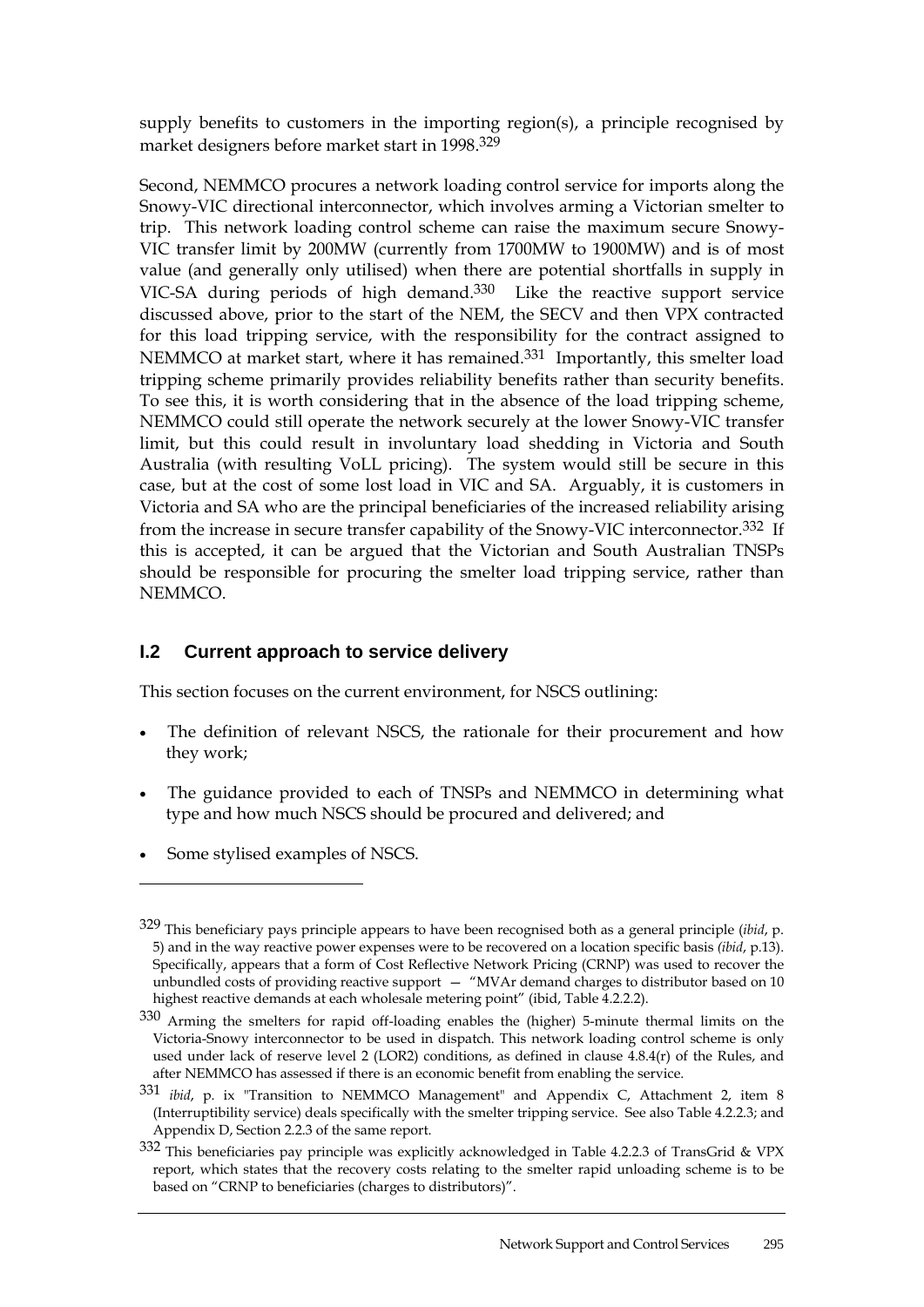#### **I.2.1 Service definition and rationale**

Network Support and Control Services (NSCS) currently procured and delivered include:

- **Network support services** procured by TNSPs via contracts with third parties (network support agreements or NSAs) via services in the form of:
	- generators agreeing to be constrained-on or -off;
	- loads agreeing to be constrained-on or -off;
	- generators providing reactive power capability (see Box 2), either as a condition of a network connection agreement or under a separate contract;
- **Network control services** delivered by TNSPs from their own infrastructure as reactive power capability in the form of voltage control from:
	- capacitor banks and reactors;
	- static Var compensators (SVCs);
- **Network control ancillary services (NCAS)** procured by NEMMCO via contracts with Market Participants (not TNSPs) as either:
	- reactive power ancillary service (RPAS) in the form of voltage control from:
		- ... generators operating in generation mode;
		- ... generators operating in synchronous condensor mode  $(SynCons)$ <sup>333</sup>; and
		- $\ldots$  DC links:
	- network loading control ancillary service (NLCAS) provided via:
		- <sup>L</sup> generator control schemes for example: rapid generator unit loading; or rapid generator unit unloading; and
		- $\ldots$  load tripping schemes.

#### **Box 2: A note on reactive power**

 $\overline{a}$ 

Delivery of real power (MWs), and delivery of reactive power (MVars), are complementary services – the power system cannot be effectively operated without control over both MWs and MVars. Control over reactive power injection or absorption is necessary to manage voltage levels at specific locations in a network. Voltage stability is a key form of constraint on the operation of the power system.

Reactive power capability can be delivered via several different technologies.

333 Generators operating in SynCon mode do not produce MWs – they operate as a motor (with small or negligible load on the power system), but retain the ability to inject and absorb MVars.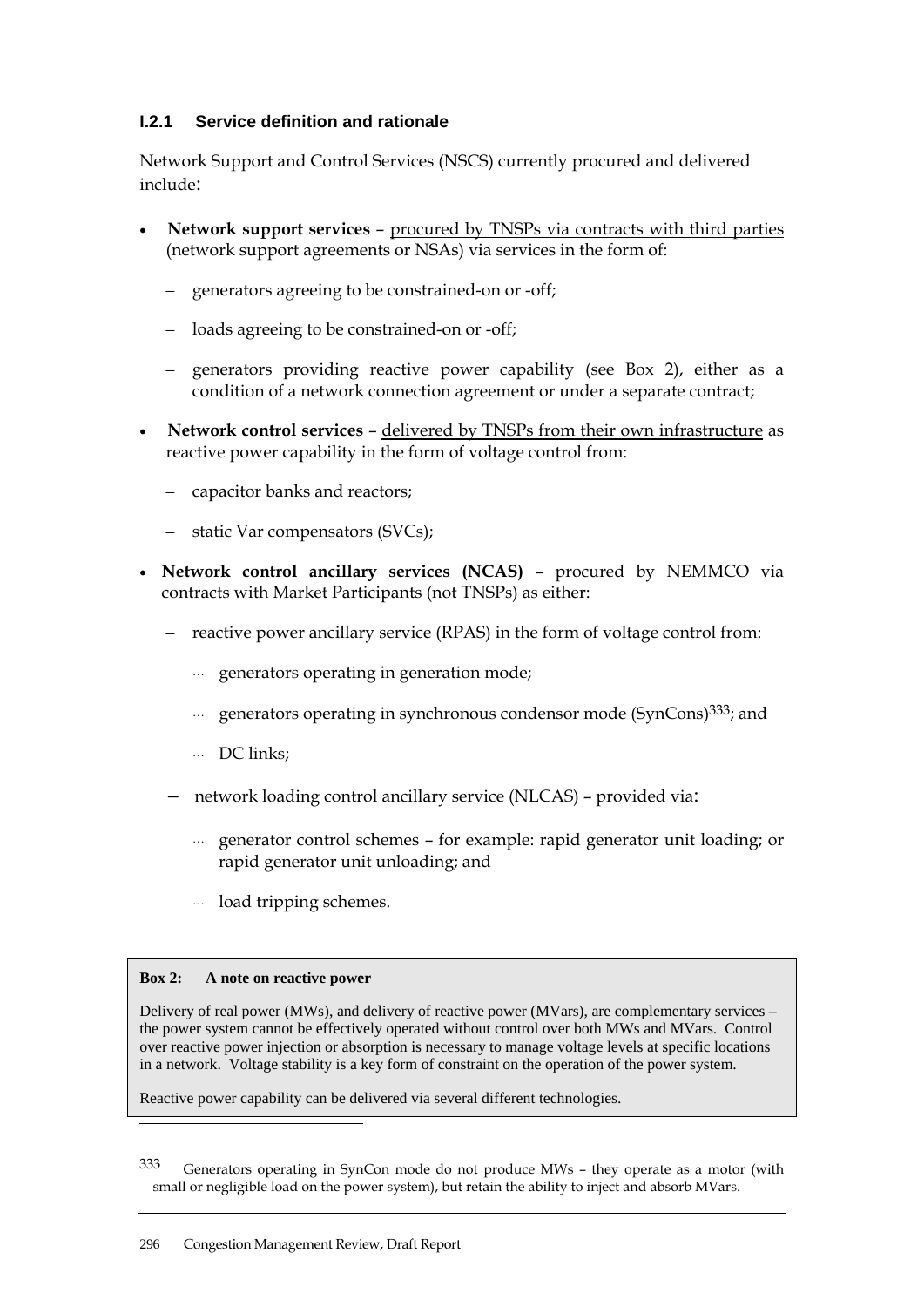Dynamic reactive power capability is the ability to change the level of MVar injection or absorption in response to emerging real-time power system conditions. Dynamic reactive power capability can be provided by: generators in generation mode; generators in SynCon mode; SVCs; and DC links.

Static reactive power capability is the ability to inject or absorb MVars at a given level depending on whether the relevant plant is switched on. Static reactive power capability can be provided by: capacitor banks (injecting MVars); and reactors (absorbing MVars). Static reactive plant can be configured to switch automatically in response to network voltage changes.

Voltage stability constraint equations in NEMDE reflect the availability of plant with reactive power capability. When the availability of reactive plant changes, so too will the RHS limits of relevant constraint equations in NEMDE. As RHS limits on constraint equations change, network congestion can be relieved or exacerbated.

Aside from procuring and delivering different forms of NSCS, TNSPs and NEMMCO employ differing rationales for delivering or contracting NSCS:

- TNSPs ensure appropriate levels of NSCS are delivered such that there is the capability to manage intra-regional network reliability at expected peak demand in an effort to meet "intra-regional reliability" obligations;
- TNSPs could procure and deliver NSCS as part of the most efficient package of measures to deliver network capability with net market benefit consistent with the market benefits limb of the regulatory test;
- NEMMCO procures appropriate levels of NCAS such that there is the capability to ensure a system-wide secure and reliable network at all times as part of meeting the power system security and reliability standards under the Rules; and
- NEMMCO may procure NCAS to assist in maximising the value of spot market trading.

As indicated previously, although various legislative instruments and obligations package TNSP and NEMMCO responsibilities in different ways, the services TNSPs and NEMMCO procure and deliver, and the outcomes they seek to achieve, are in many way indistinguishable.

### **I.2.2 How support & control services work**

Delivery of network capability can be accomplished with a variety of technologies and combinations thereof. Most of the requirements for NSCS are highly locationally specific and, by varying the level of real or reactive power at different locations in the network or by operating load control facilities, the level of network congestion can be altered in ways that either reduce or increase the dispatch cost on the spot market for energy. Examples of network infrastructure and NSCS that can be used to facilitate network flows are depicted in Figure 1.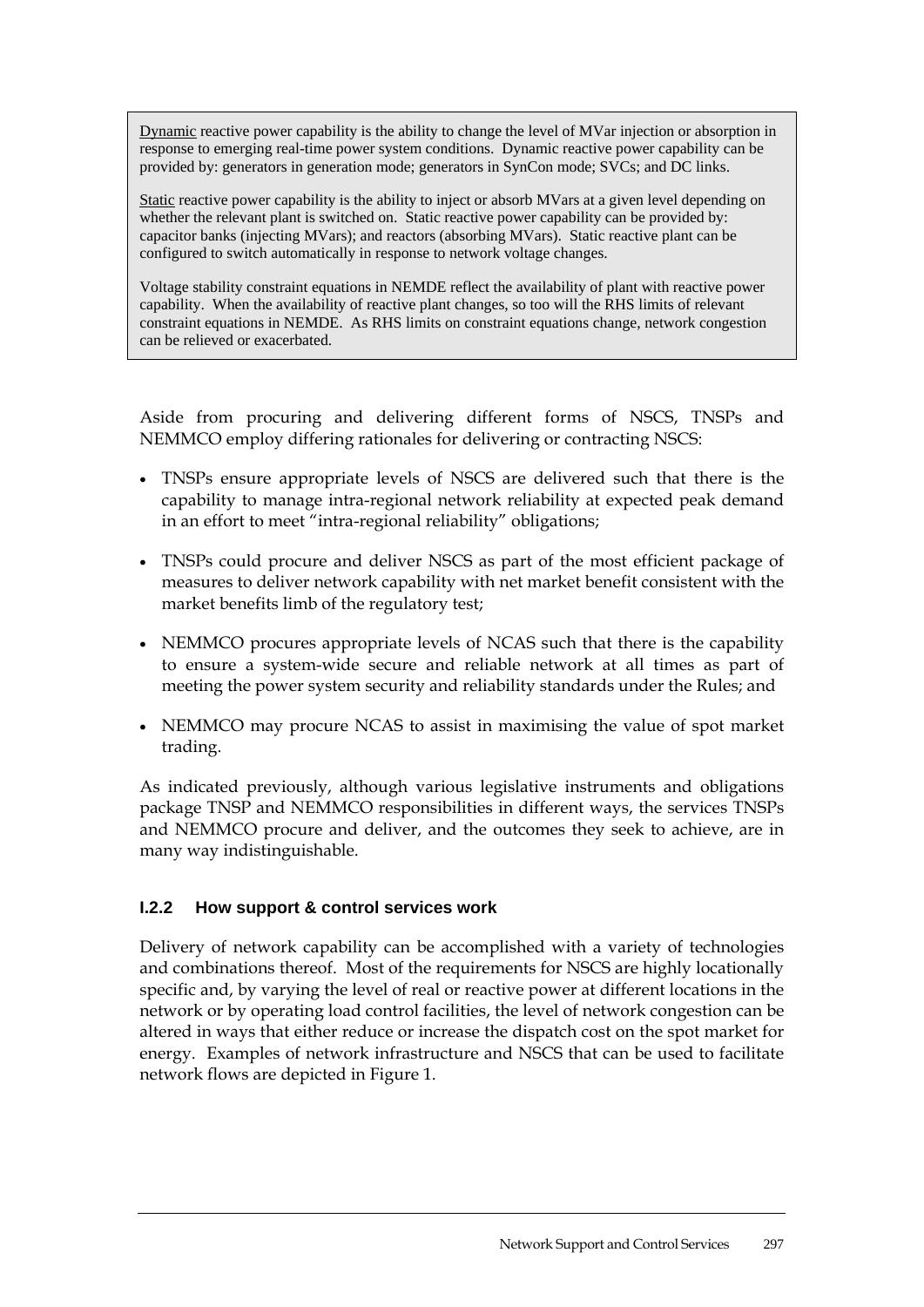### **Figure I.1 Stylised network with infrastructure and support & control services to facilitate network flows**



In the stylised network depicted in Figure 1, energy typically flows from left to right although there is a constraint in the middle of the network. Constraints are commonly of two forms:

- *thermal limit* limitations on the amount of heating that network elements can withstand, controlled by increasing or reducing real power (MWs) loading on a specific side of the constraint; and
- *stability limit* limitations on the ability of network infrastructure to dampen / withstand unanticipated fluctuations in the power system, controlled by injecting or absorbing reactive power (Vars) at a specific location in the network.

Depending on the constraint form ("thermal" or "stability") and network loading conditions, the constraint could be relieved in a variety of ways as noted in Table 1.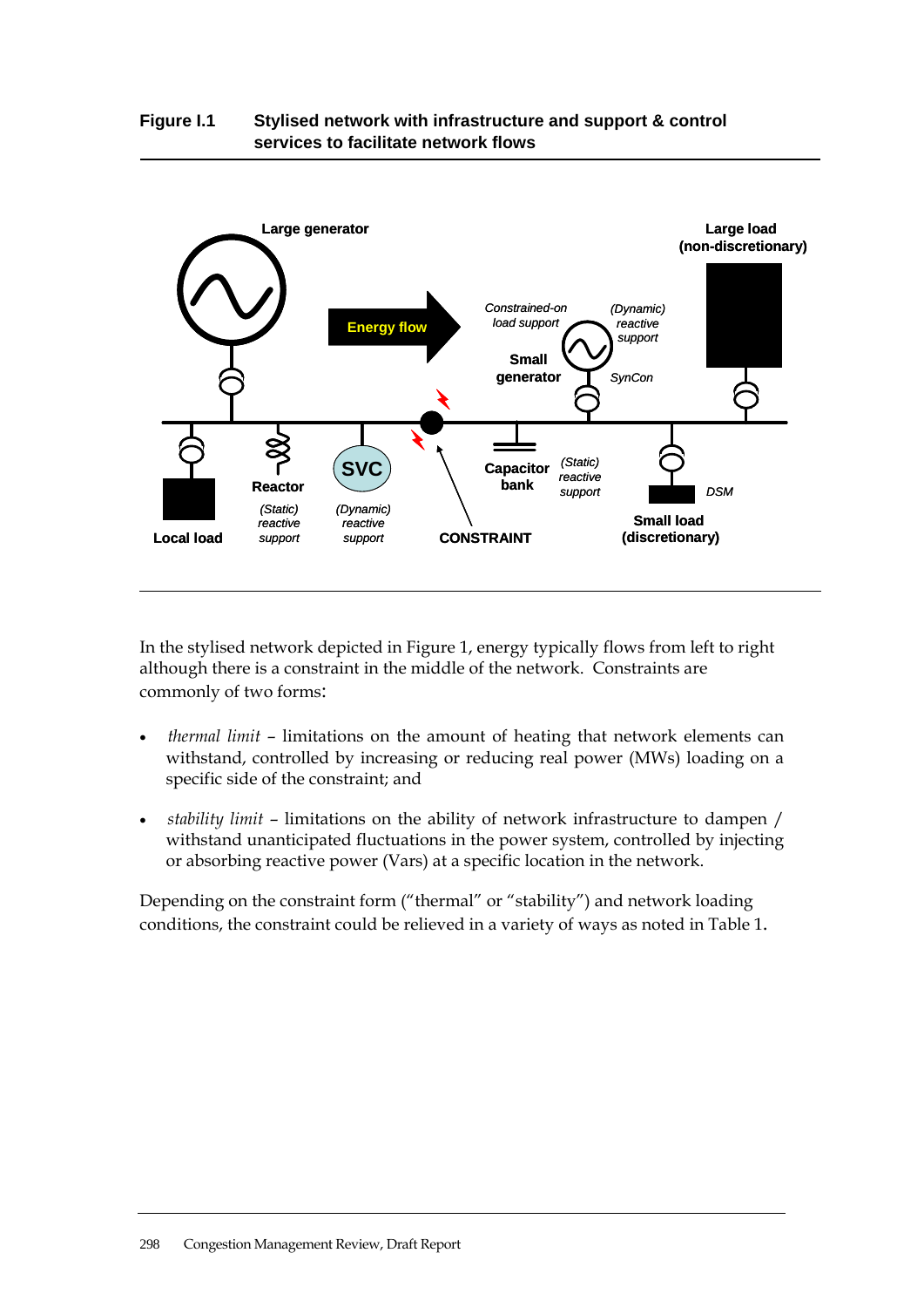**Table I.1: Use of NSCS technology by either TNSPs or NEMMCO** 

| <b>Technology</b>                                                                                               | Under current arrangements                                                                                        |
|-----------------------------------------------------------------------------------------------------------------|-------------------------------------------------------------------------------------------------------------------|
| Capacitor bank providing static voltage support<br>as MVar injection.                                           | technology is TNSP owned and<br>$\bullet$<br>controlled - not available to be<br>contracted by NEMMCO.            |
| Reactor providing static voltage support as<br>MVar absorption.                                                 | technology is TNSP owned and<br>$\bullet$<br>controlled - not available to be<br>contracted by NEMMCO.            |
| Static Var compensator (SVC) providing<br>dynamic voltage support - MVar injection or<br>absorption.            | technology is TNSP owned and<br>$\bullet$<br>controlled – not available to be<br>contracted by NEMMCO.            |
| Small generator discretionally controlled to<br>provide:                                                        | constrained-on network support<br>$\bullet$<br>contracted by TNSPs.                                               |
| network support by being "constrained-on";                                                                      | voltage support from generators in<br>$\bullet$<br>generation mode contracted by both<br><b>TNSPs and NEMMCO.</b> |
| dynamic voltage support - MVar injection<br>$\bullet$<br>or absorption - while either:                          |                                                                                                                   |
| operating in generation mode; or<br>$\circ$                                                                     | voltage support from generators in<br>$\bullet$<br>SynCon mode contracted by NEMMCO.                              |
| operating in SynCon mode.<br>$\circ$                                                                            |                                                                                                                   |
| Small load providing demand-side<br>management (DSM) as either:                                                 | network load relief services are<br>$\bullet$<br>contracted by both TNSPs and<br>NEMMCO.                          |
| pre-contingent network support (e.g.<br>$\bullet$<br>enabling / arming the rapid unloading of a<br>smelter); or |                                                                                                                   |
| post-contingent network support (e.g.<br>$\bullet$<br>utilising the rapid unloading of a smelter).              |                                                                                                                   |
| "Build out" the constraint via upgraded<br>transmission lines or transformers.                                  | option only available to TNSPs.<br>$\bullet$                                                                      |

# **I.2.3 Services procured or delivered by TNSPs**

### **I.2.3.1 Guidance to TNSPs**

The mix of assets and form of NSCS an TNSP supplies with its own infrastructure, or procures via contract with third parties, will be a function of the relevant standards associated with preventing or managing congesting occurring in the network for each TNSP and the testing of available options through the Regulatory Test.

The standards to be met by each TNSP are unique to that TNSP, and may include:

- Requirements outlined in state-based legislation;
- Licence conditions imposed by jurisdictional regulators (or ministers);
- Technical requirements included in the National Electricity Rules;
- Standards agreed with connected customers;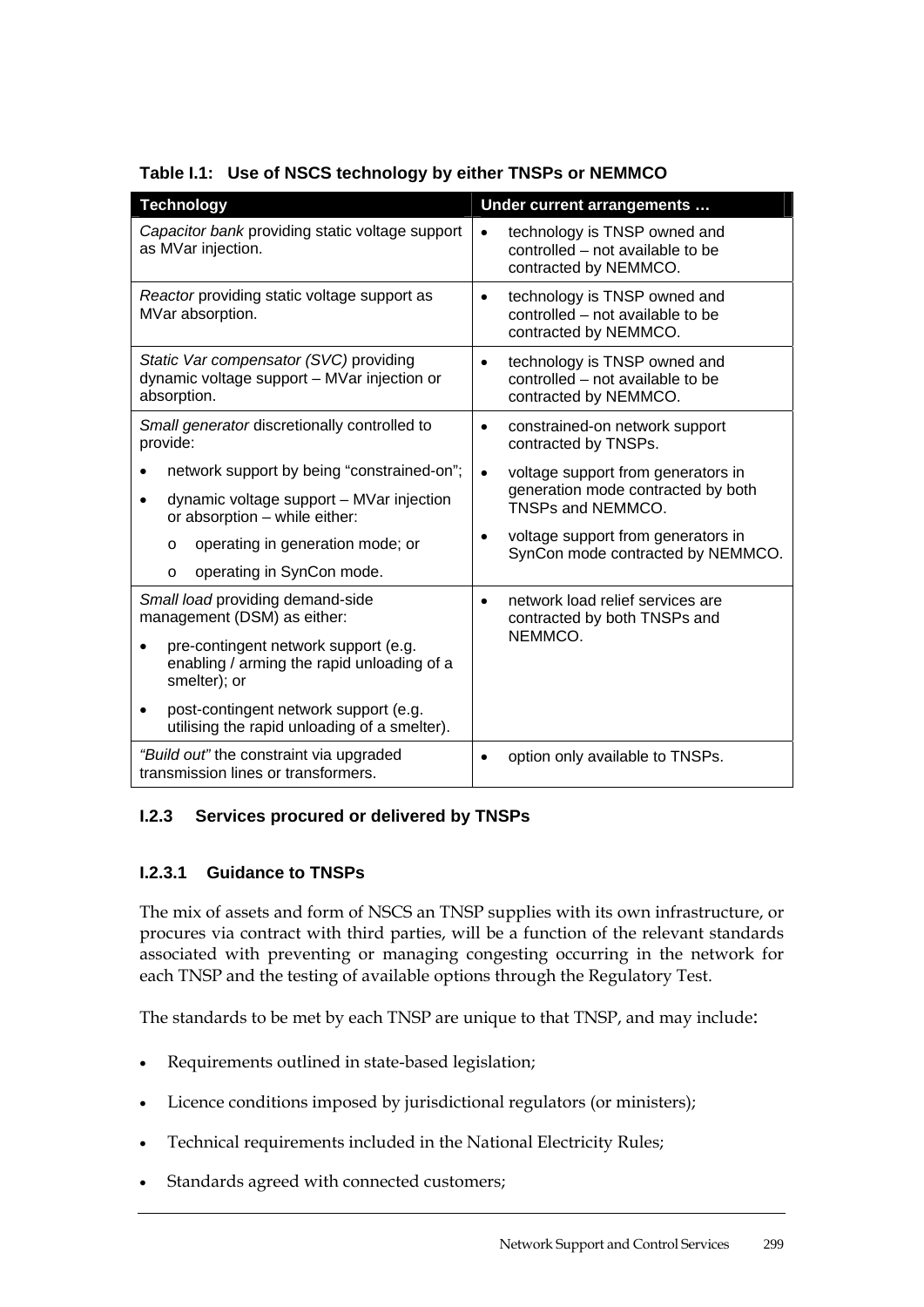- Formal (and informal) internal long-term planning documents;
- Formal (and informal) internal operational and maintenance planning documents;
- Standards imposed via regulatory resets conducted by the AER; or
- Standards imposed by Standards Australia or other relevant international standards.

This suite of documentation noted above will be collectively referred to here as "TNSP network capability obligations". Any combination of one or more (or even all) of the above may state (or suggest) a need to procure NSCS to ensure the appropriate "standard" is not breached.

Although Network Service Provider obligations are commonly referred to in the context of "reliability", TNSPs must also ensure that supply is robust to credible contingencies, indicating that TNSPs must also consider "security" as a factor. Hence the distinction between reliability and security does not represent a boundary of TNSP responsibility and "TNSP network capability obligations" is the preferred generic reference.

Note that the costs of the services procured by TNSPs as support and control services are recovered via their regulated revenues.

# **I.2.3.2 Determining the level of procurement**

Setting aside (for the moment) procurement of NSCS for purely "market benefit" reasons, the appropriate level of procurement of NSCS is not always straightforward to determine.

Where TNSP network capability obligations are relevant<sup>334</sup>, the level of NSCS procured or delivered by TNSPs will depend on the TNSP's interpretation of the applicable instrument(s); and the mix of infrastructure and services by which the TNSP meets the relevant standard. Subject to funding restrictions established via regulatory resets, there is a degree of flexibility with respect to the mode by which TNSPs will choose to deliver on network capability obligations – choices are between:

- New or augmented TNSP owned infrastructure:
	- transmission lines or transformers; or
	- reactive power capability in the form of:
		- o capacitor banks or reactors; or
		- o static Var compensators (SVCs);

<sup>334</sup> That is, the "market benefits" limb of the regulatory test does not apply.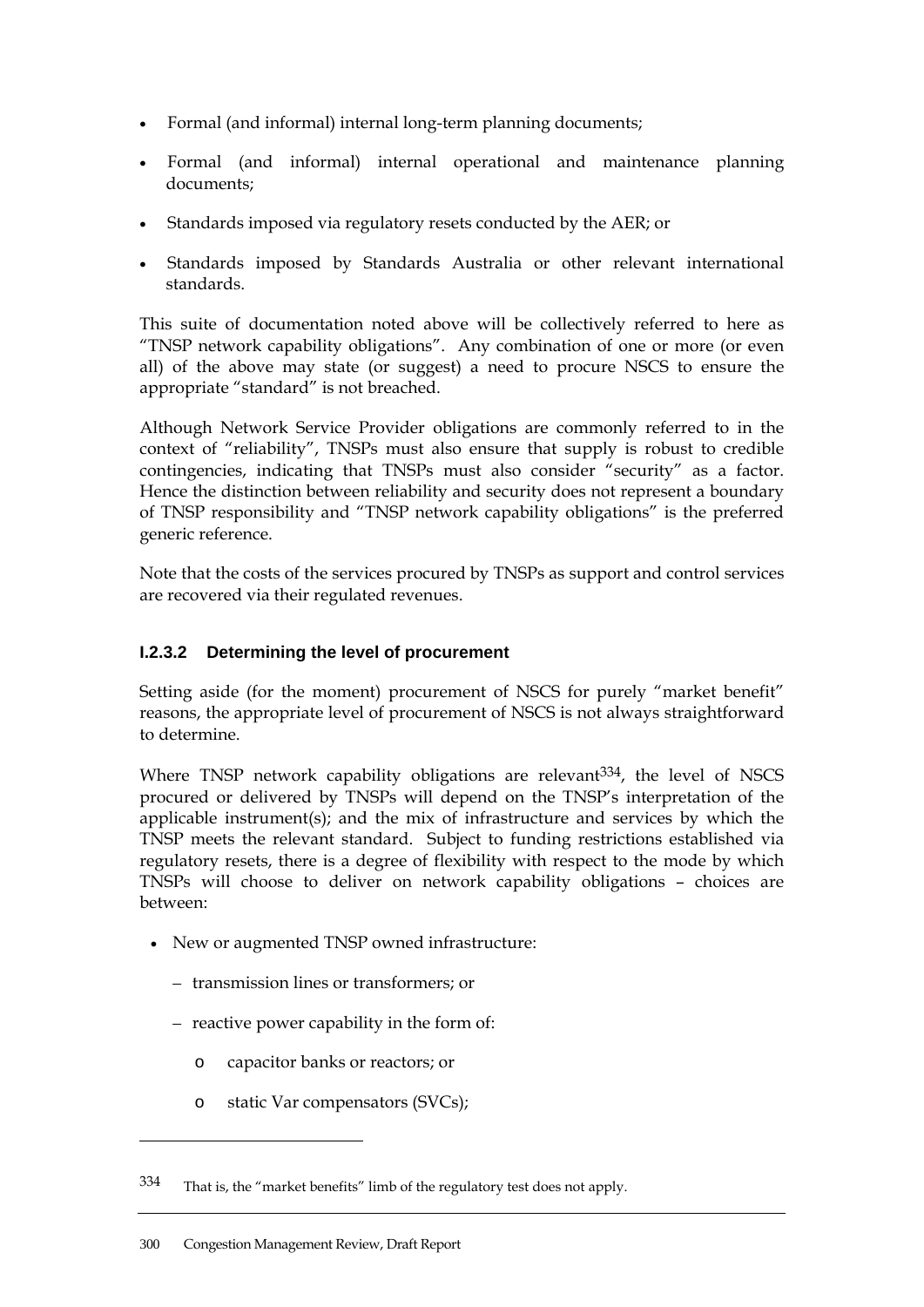- Network control mechanisms using the TNSP's infrastructure (e.g. splitting / switching schemes that deliberately break a point of connection between network elements to increase network capability at the cost of a probabilistic loss of network reliability); or
- Network support services procured by TNSPs via contracts with third parties in the form of:
	- generators agreeing to be constrained on or off;
	- loads agreeing to be constrained on or off; or
	- generators providing reactive power capability.335

Where the "markets benefits" limb of the regulatory test is applied, some mix of any or all of the above modes for delivery of network capability is also likely to be appropriate – the optimal mix being that which maximises net market benefit.

# **I.2.4 Services procured by NEMMCO**

# **I.2.4.1 Guidance to NEMMCO**

 $\overline{a}$ 

NEMMCO's obligations with respect to procuring NCAS are most clearly expressed in clause 3.11.4(b) of the Rules, which states:

"NEMMCO must develop and publish a procedure for determining the quantity of each kind of [network control ancillary service]336 required for NEMMCO:

(1) to achieve the *power system security and reliability standards*; and

(2) where practicable to enhance *network* transfer capability whilst still maintaining a *secure operating state* when, in *NEMMCO's* reasonable opinion, the resultant expected increase in *non-market ancillary service* costs will not exceed the resultant expected increase in benefits of trade from the *spot market*."

The formal descriptions of NCAS are provided in NEMMCO's Amended procedure for determining quantities of network control ancillary services.337 The two types of NCAS identified by NEMMCO are described in those procedures as follows:

<sup>335</sup> Dynamic voltage support (MVar injection or absorption) either as part of the amount a generator is required to make available as a condition of its connection agreement with the NSP; or as a separately contracted amount in addition to that available via connection agreements.

<sup>336</sup> Clause 3.11.4(b) actually refers to "non-market ancillary services" that comprise both *system restart ancillary services* (SRAS) and *network control ancillary services* (NCAS). Procurement of SRAS is not relevant to this paper.

<sup>337</sup> See http://www.nemmco.com.au/ancillary\_services/168-0021.pdf.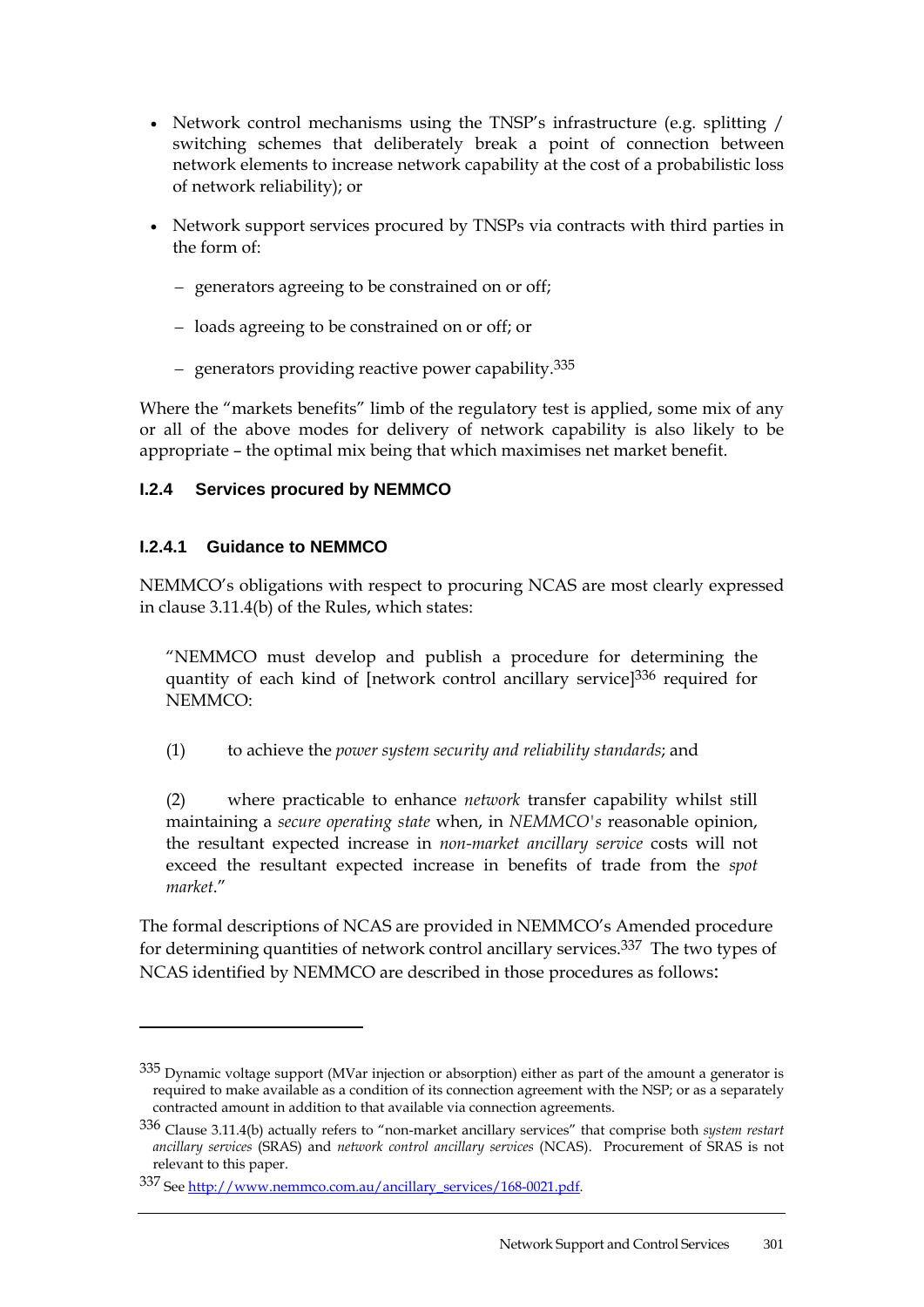**"Reactive power ancillary service** [RPAS] is the capability to supply reactive power to, or absorb reactive power from, the transmission network in order to maintain the transmission network within its voltage and stability limits following a credible contingency event but excluding such capability within a transmission or distribution system or as a condition of connection.

and

**Network loading control ancillary service** [NLCAS] is the capability of reducing an active power flow from a transmission network in order to keep the [electrical] current loading on interconnector transmission elements within their respective ratings following a credible contingency event in a transmission network."

NEMMCO's choices in the procurement of NCAS is limited because of:

• Clause 3.11.5(a) of the Rules that states:

"… NEMMCO must call for offers from persons who are in a position to provide the *non-market ancillary service* so as to have the required effect at a connection to a *transmission network* in an invitation to tender."

• Clause 3.11.5(j) of the Rules that states:

"… NEMMCO must not acquire non-market ancillary services from any person who is not a Registered Participant."

• the RPAS description (noted above), which is qualified as:

"excluding such capability within a transmission or distribution system."

thus excluding TNSPs from tendering for "residual" NCAS to NEMMCO.

Therefore, NEMMCO can only acquire NCAS from Registered Participants who are neither transmission NSPs nor distribution NSPs. The consequence being that provision of NCAS in the form of reactive power capability is effectively limited to:

- Registered generators operating in generation mode;
- Registered generators operating in SynCon mode; and
- MNSPs providing DC link voltage control.

Note that the costs of the services procured by NEMMCO as NCAS are recovered via a levy on all Market Customers in proportion to their energy.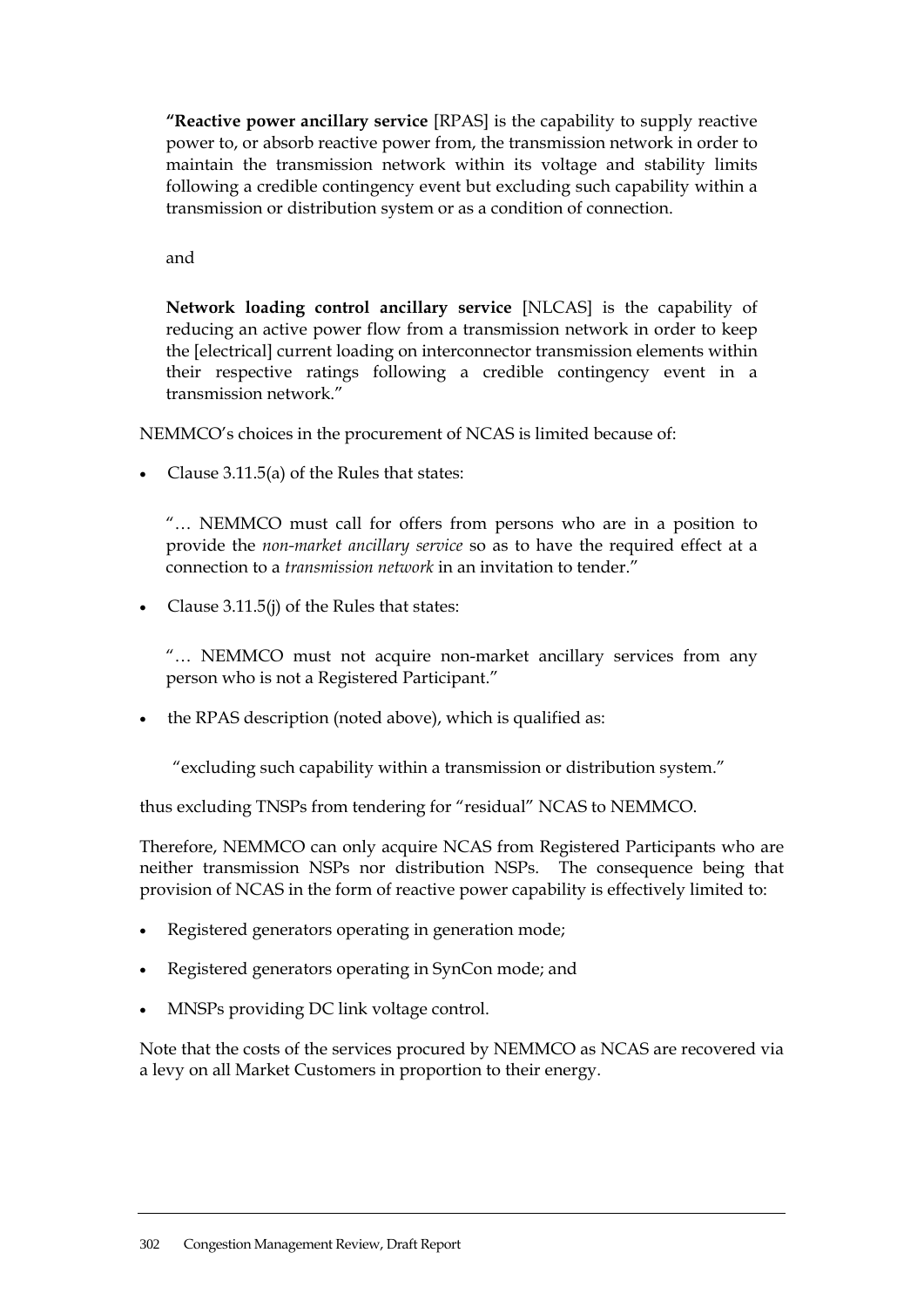# **I.2.5 Determining the level of procurement**

### **I.2.5.1 Power system security and reliability**

NEMMCO's role with respect to ensuring availability of appropriate levels of network support and control service to achieve the *power system security and reliability standards* may be seen as that of a "procurer of last resort" – in the absence of NEMMCO procurement of NCAS the power system could experience either security or reliability problems.338

#### **Figure I.2 Schematic representation of NEMMCO's reactive power capability procurement decision**



With respect to NCAS in the form of reactive power capability, the volume procured by NEMMCO on a locational (sub-regional) basis is currently determined as the residual between (see Figure 2):

- total capability required to manage power system security and reliability in either "peak loading conditions" or "low loading conditions";339 and
- the capability guaranteed to be available through the combination of:

<sup>338</sup> NEMMCO anticipates the need for support & control services into the medium term. In the past, NEMMCO has contracted for NCAS on two-year time frames.

<sup>339</sup> Peak loading conditions are normally associated with high summer and air-conditioning loads. Low loading conditions are those normally associated with overnight and/or weekend loads. For formal description of the reactive power requirement, see NEMMCO's *Amended procedure for determining quantities of network control ancillary services* [Section 4.3, p.5], which can be found at http://www.nemmco.com.au/ancillary\_services/168-0021.pdf.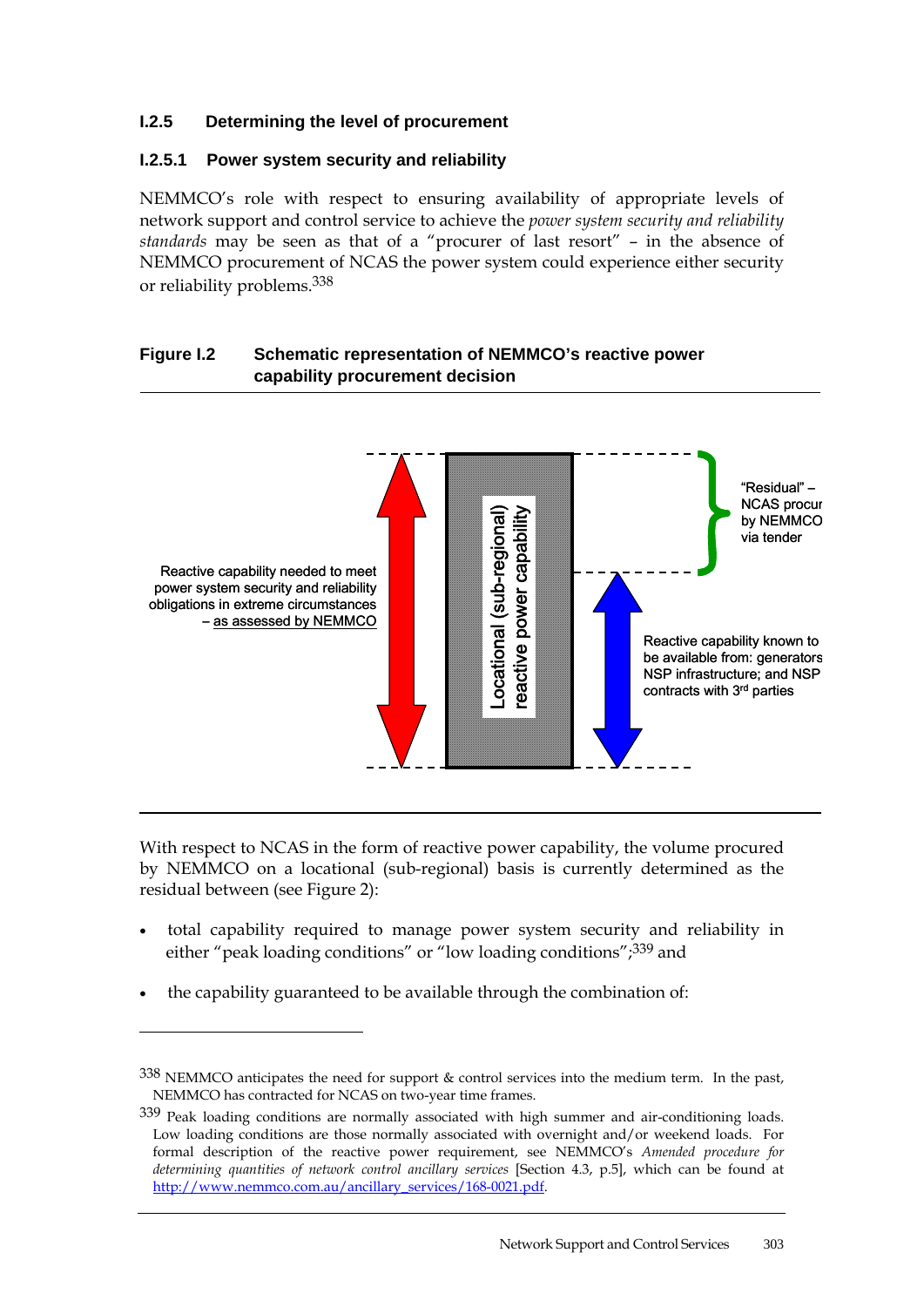- TNSPs (own infrastructure and contracts with third parties); and
- Generators delivering on performance standards specified within connection agreements between generators and TNSPs.

In making assessments as to the nature of the residual requirement NEMMCO is therefore highly reliant on information provided to it by TNSPs.

## **I.2.5.2 Increasing the benefits of trade from the spot market**

NEMMCO's obligations with respect to increasing the benefits of trade from the spot market are mentioned only in the (heavily qualified) Rule clause  $3.11.4(b)(2)$  – whereby NEMMCO is required:

"where practicable to enhance *network* transfer capability whilst still maintaining a *secure operating state* when, in *NEMMCO's* reasonable opinion, the resultant expected increase in *non-market ancillary service* costs will not exceed the resultant expected increase in benefits of trade from the *spot market*.

The degree of qualification in this clause (underlined) gives a large amount of discretion to NEMMCO as to how the requirements of the clause are to be met.

NEMMCO has not yet conducted tenders for NCAS with the specific intent to procure services to increase the benefits of trade from the spot market. However, where NEMMCO has procured NCAS for the purpose of achieving the *power system security and reliability standards*, and those services can be deployed to increase the (net) benefits of trade from the spot market, NEMMCO will deploy NCAS for the (net) benefit of the market.

NEMMCO gives effect to clause 3.11.4(b)(2) through deployment of both NLCAS and RPAS. Each of these services increases the secure (post-contingent) network capability of interconnectors and thus increases the ability for the dispatch process to replace high cost generation in one region with low cost generation from an adjoining region.

### **I.2.6 Stylised examples**

The following examples outline the types of services that can be procured by either TNSPs or NEMMCO in fulfilling their respective NSCS obligations.

# **I.2.6.1 Constrained-on generation**

This example demonstrates the use of constrained generation as mechanism to relive loading on a critical transmission element.

• Power flow within the region depicted in Figure 3 is constrained by a thermal limit on a transformer, such that flow is restricted to ≤ 1,000MW from left to right. Demand and generation patterns within a region are initially such that low cost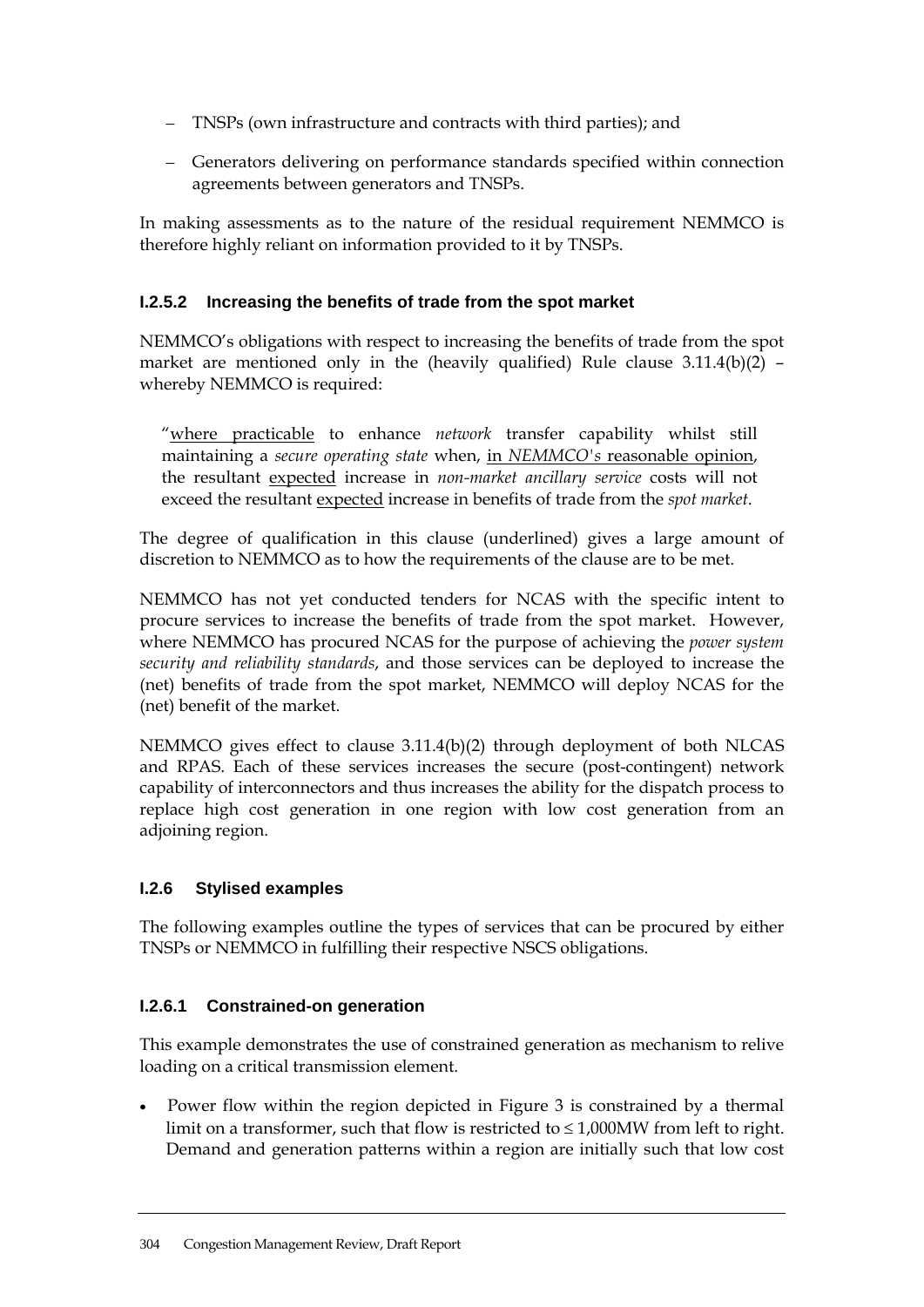generator 1 is able to service all load within the region without network loading constraints being breached.

- Total regional load is 4,500MW [3,500MW at Load centre 1; and 1,000MW at Load Centre 2].
- Low cost Generator 1 is dispatched at 4,500MW and high cost Generator 2 is not dispatched.
- Loading on the transformer subject to the constraint is at its secure limit of 1,000 MW.



#### Figure I.3 Initial network loading patterns – generation not constrained

- System conditions change, with a 200MW increase in demand at each of Load centre 1 and Load centre 2 – total demand rises to 4,900MW.
- In the absence of network constraints, total network loading is within the capability of low cost Generator 1, but dispatch of 4,900MW from Generator 1 (with no support from Generator 2) would breach the constraint on power flow through the transformer in the middle of the network by 200MW. The choices are to either reduce demand (shed load) at Load centre 2, or dispatch Generator 2 to relieve the constraint on the transformer in the middle of the network.
- With network support available from Generator 2 (see Figure 4):
	- Total regional load is 4,900MW [3,700MW at Load centre 1; and 1,200 MW at Load Centre 2].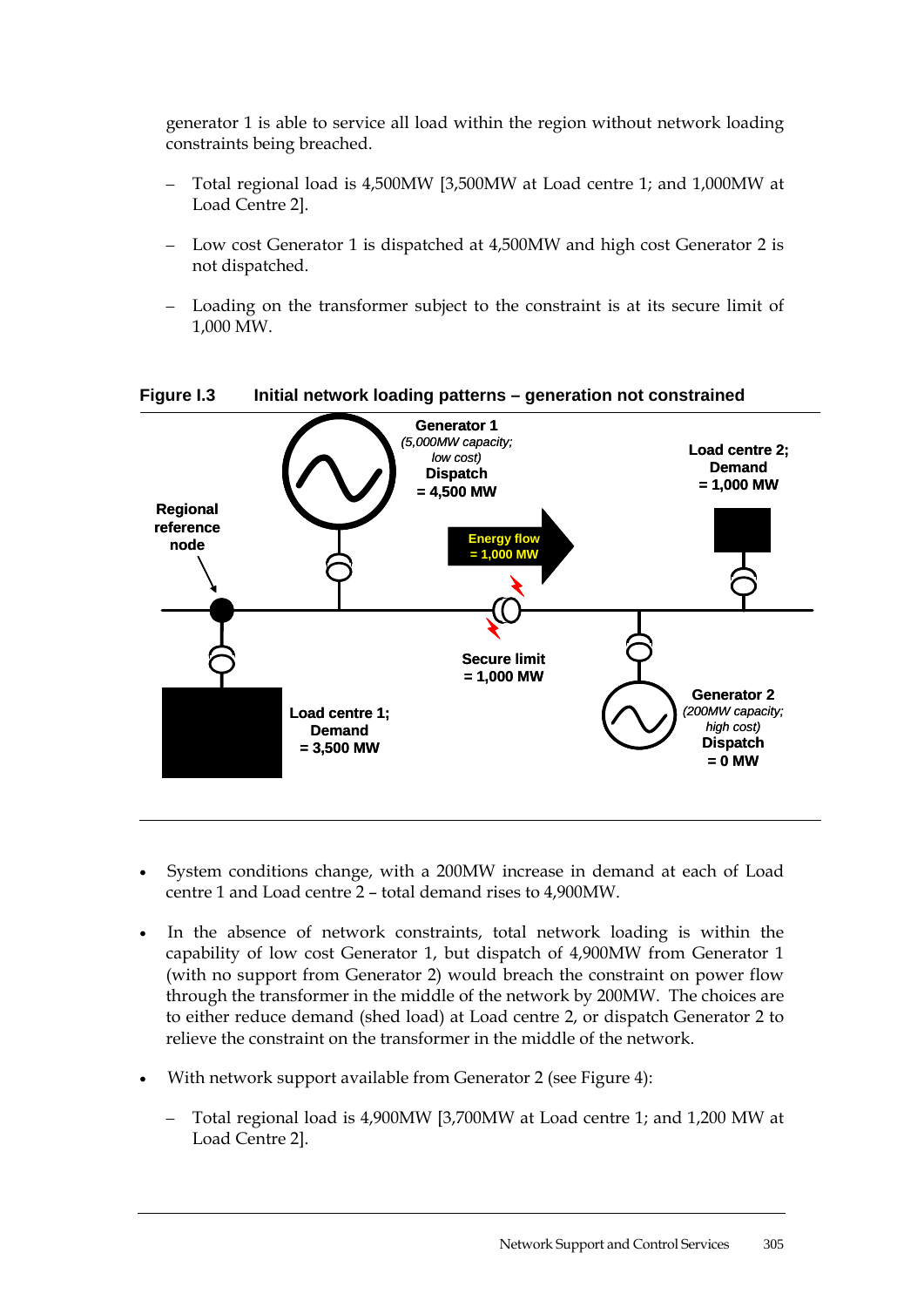- Low cost Generator 1 is dispatched at 4,700MW and high cost Generator 2 is dispatched at 200MW.
- Loading on the transformer subject to the constraint is at its secure limit of 1,000MW.

As the regional reference price is established by the cost of meeting an increment of load at the regional reference node, the Generator 1 (low marginal cost) offer will set the price. If all generators are offering their output at marginal cost, Generator 2 (high marginal cost) will need to be constrained on. In the absence of some constrained-on payment (via a network support agreement or other mechanism), Generator 2 is likely to bid at or near VoLL or bid itself unavailable.





### **I.2.6.2 Deployment of reactive power support (SynCons)**

Figure 5 demonstrates the use of voltage support to increase power transfer capability. Although the example makes reference to transfers across region boundaries, the example is equally applicable to circumstances where no region boundary is involved.

• In the absence of dynamic reactive power support, interconnector flow from Region A to Region B is limited to only 500MW by voltage stability considerations. With reactive power support from  $G_{B3}$  operating in SynCon mode, interconnector flow from Region A to Region B can rise to 1,000MW (see Figure 5).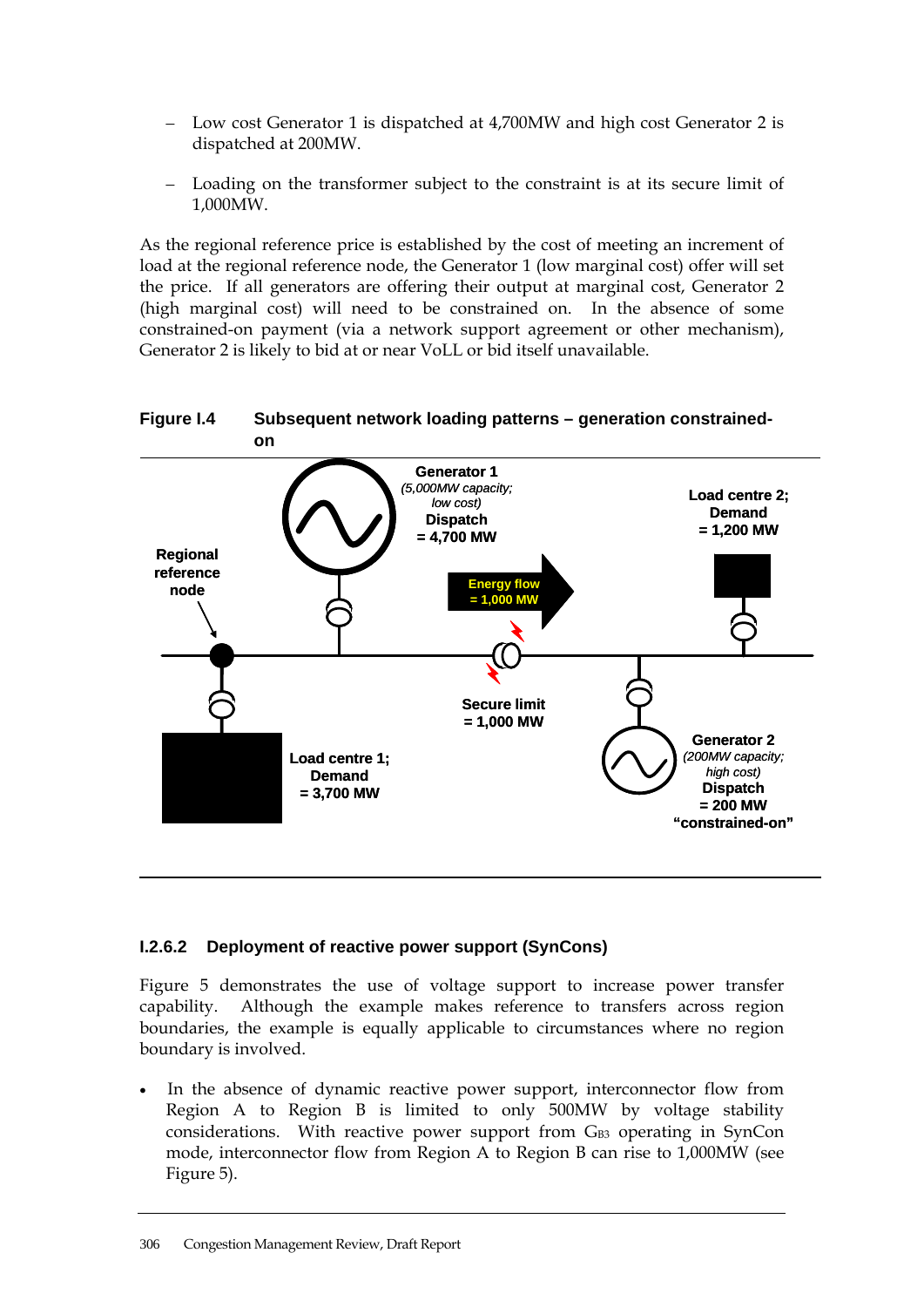- If Region B load is 1,450MW, optimal dispatch is 1,000MW from (low cost)  $G_{B1}$ and 450 MW across the interconnector from Region A – there is no need to deploy reactive power support from  $G_{B3}$ .
- If Region B load rises beyond  $1,500MW$ ,  $G_{B1}$  will be dispatched to its 1,000 limit and either:
	- in the absence of reactive power support from  $G_{B3}$ , interconnector flow will be limited to 500MW, with high cost generation  $G_{B2}$  being dispatched to pick up the remaining supply deficit; or
	- with reactive power support from  $G_{B3}$ , interconnector flow will be increased to (up to) 1,000MW, with high cost generation  $G_{B2}$  only being dispatched if Region B load rises beyond 2,000MW. (Assuming generation from  $G_{B3}$  is high cost, but operating  $G_{B3}$  in SynCon mode is very low cost).

**Figure I.5 Deploying SynCons to manage voltage stability limit** 



### **I.2.6.3 Deployment of load tripping scheme**

Figure 6 demonstrates the use of a load tripping scheme, although the principles outlined may also be translated to rapid response generators.

• Under "normal" conditions local load (in Region B) of up to 2,700MW can be securely and reliably managed – local generation GB of 2,000MW plus interconnector transfer of up to 700MW (see Figure 6). The continuous rating of the interconnector flow from Region A to Region B is 1,000MW (a thermal limit)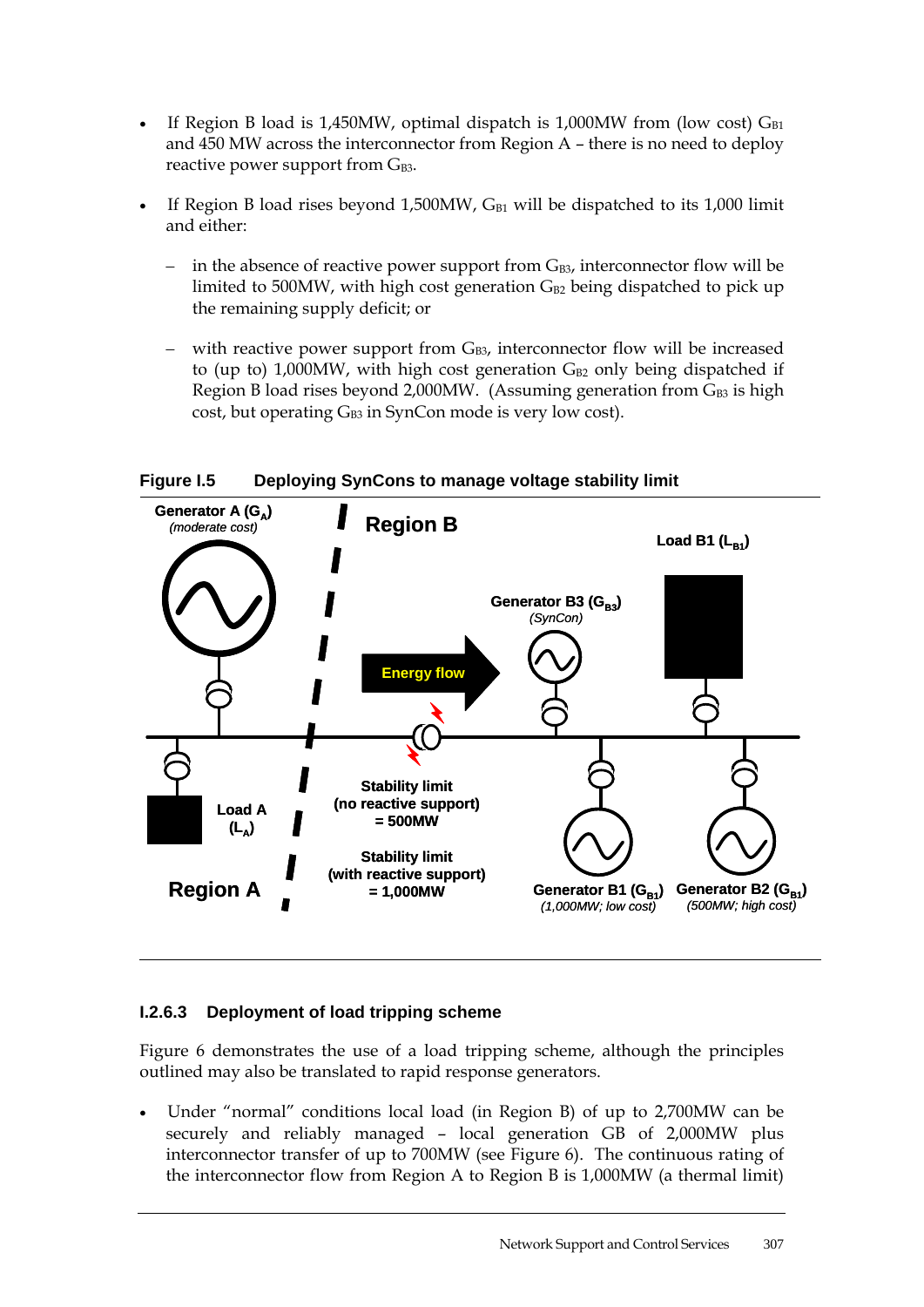but, in the absence of a suitable control scheme, it must be operated at a level such that the largest credible contingency (in this case, loss of 300MW of Region B generation) does not push the transfer beyond its continuous rating – that is:

secure limit (700 MW) = continuous rating (1,000MW) – largest credible contingency (300 MW)

If 100 MW load  $L_{B2}$  (e.g. a smelter) is associated with a control scheme that would trip it within 5 minutes of the post-contingent line flow reaching its 5 minute limit, and this scheme is procured by NEMMCO as network loading control ancillary service (NLCAS), arming340 the scheme enables the interconnector to securely operate at 800MW, and thus (securely) service Region B load of up to 2,800MW.



**100MW Load A** 5-minute rating = 1,100MW<br>  $\frac{1}{100M}$  100MW

**"Normal" secure limit = 700MW "Special" secure limit = 800MW** Load B2 (L<sub>B2</sub>)

*NLCAS*

**Figure I.6 Deploying load tripping scheme to access 5-minute thermal** 

If Region B load approaches 2,800 MW and the NLCAS at  $L_{B2}$  is armed, the higher "special" secure limit on interconnector flows of 800MW could apply. This is because the occurrence of the largest single credible contingency (loss of a 300MW generation unit) would result in the interconnector flow increasing up to 1,100MW (its 5-minute rating) until such time as the control scheme operated by tripping the

**(LA)**

**Region A**

<sup>340 &</sup>quot;Arming" the NLCAS involves preparing the load to trip in the event that flows on critical network elements move beyond their continuous rating – the design of the scheme is such that the load should remain "on" unless the relevant contingency occurs.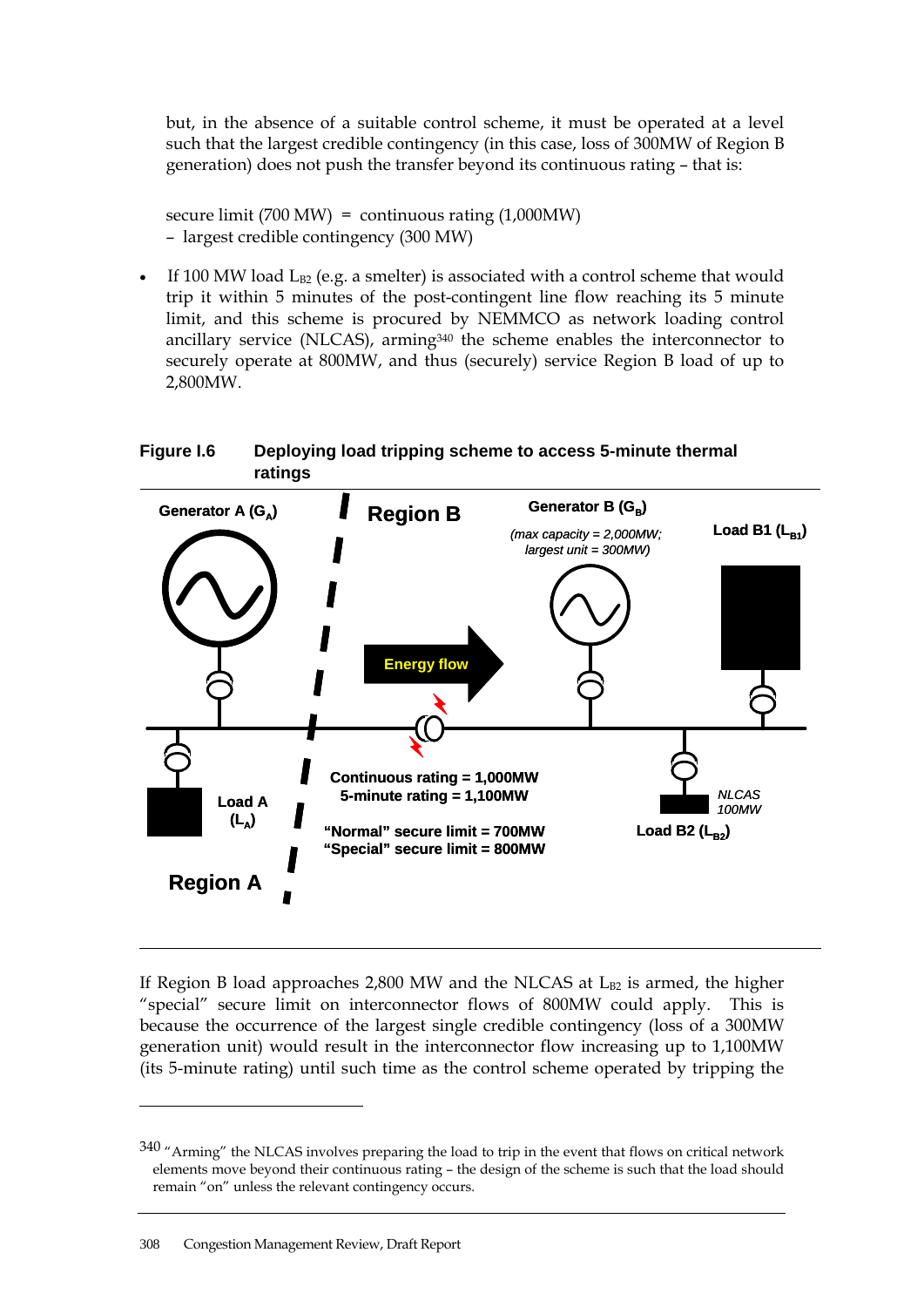100MW of load at  $L_{B2}$  (sometime within 5 minutes). Tripping the 100 MW of load at L<sub>B2</sub> would reduce Region B load back to 2,700MW and interconnector flow to 1,000 W (its continuous rating).  $341$ 

Note that generator control schemes – rapid unit loading or unloading – can be used to achieve similar outcomes to load tripping schemes.

# **I.2.7 NEMMCO applications of support & control services**

NEMMCO procures a network loading control service in the form of a smelter tripping scheme to access additional interconnector capability and also procures reactive power capability in the form of Snowy generators operating in SynCon mode to manage voltage stability limits through the Snowy Region.

Under existing Rules, these services could be used to either:

- Manage power system security or reliability [in accordance with clause  $3.11.4(b)(1)$ ; or
- Increase the benefits of trade from the spot market [in accordance with clause  $3.11.4(b)(2)$ ].

The latter usage – to increase the benefits of trade from the spot market – depends on the cost of deploying the service being less than the reduction in the total cost of generation dispatched throughout the market during the period in which the RPAS is deployed.

### **I.2.8 Summary**

 $\overline{a}$ 

The current environment in which NSCS is delivered to the market is quite complex and contributes to a lack of clarity regarding the objectives for deploying NSCS. The environment can be described at a high level by matrixes that canvass several dimensions:

- **Responsibility:** "TNSPs" or "NEMMCO";
- **Purpose:** "security & reliability" or "benefits of trade";
- **Location:** "intra-regional" or "inter-regional";
- **Application:** "voltage control" or "network loading control"; and
- **Technology:** capacitor banks, SVCs, reactive power from generators in SynCon mode, reactive power from generators in generation mode, pre-contingent DSM, post-contingent DSM.

<sup>&</sup>lt;sup>341</sup> If a contingency occurs and network elements exceed their secure operating limits, but stay within short term ratings, the power system is declared to be in a satisfactory operating state and NEMMCO would have 30 minutes in which to return the power system to a secure operating state.